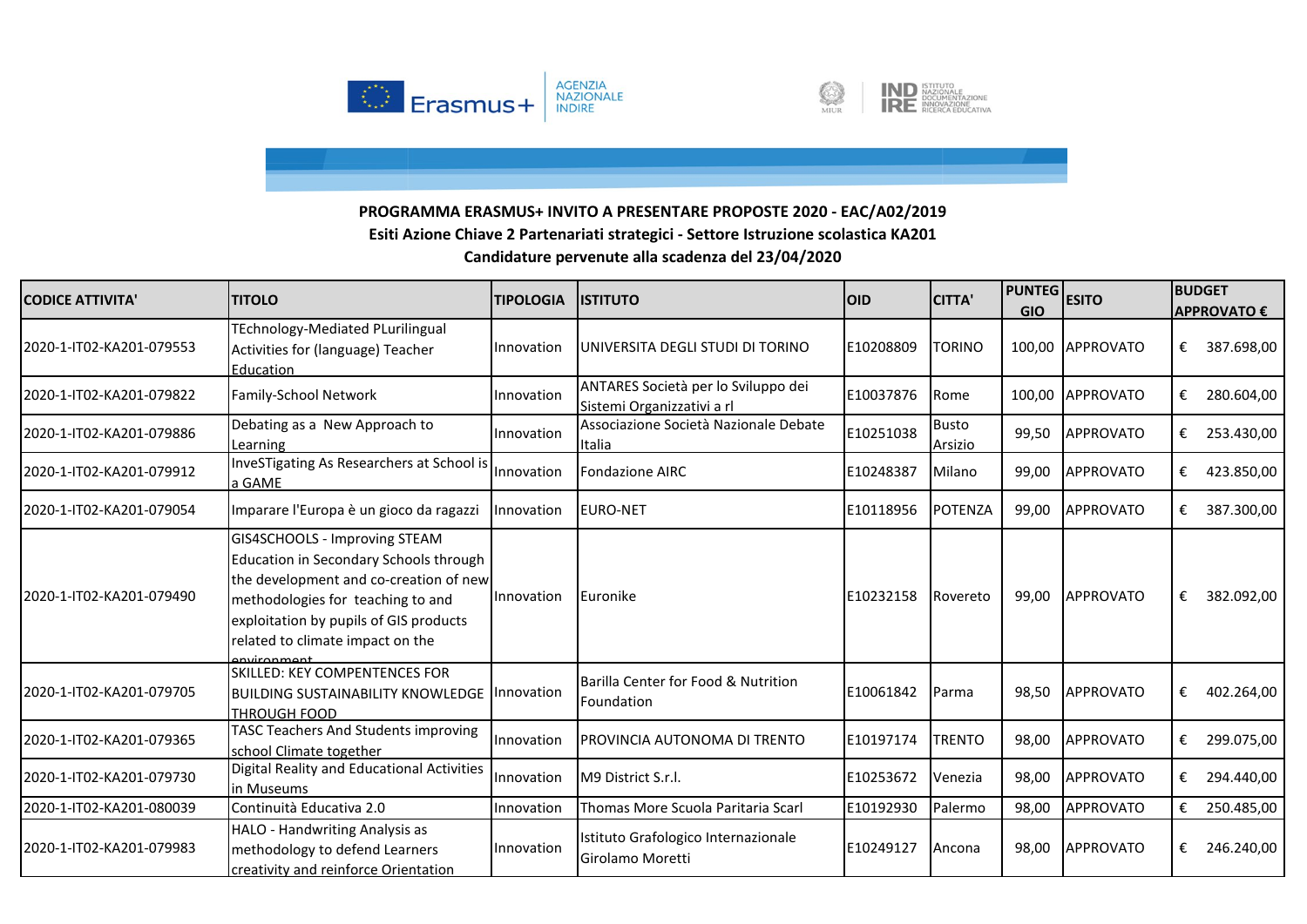



| <b>CODICE ATTIVITA'</b>  | <b>TITOLO</b>                                                                                                     | <b>TIPOLOGIA</b> | <b>IISTITUTO</b>                                                                          | <b>OID</b> | <b>CITTA'</b>                               | <b>PUNTEG</b><br><b>GIO</b> | <b>ESITO</b>     | <b>BUDGET</b><br><b>APPROVATO €</b> |
|--------------------------|-------------------------------------------------------------------------------------------------------------------|------------------|-------------------------------------------------------------------------------------------|------------|---------------------------------------------|-----------------------------|------------------|-------------------------------------|
| 2020-1-IT02-KA201-079878 | OPEN CHALLENGE: it's time to invite the<br>school to play                                                         | Innovation       | CALCIOSOCIALE - SOCIETA' SPORTIVA<br>DILETTANTISTICA A RESPONSABILITA'<br><b>LIMITATA</b> | E10053934  | <b>ROMA</b>                                 | 98,00                       | <b>APPROVATO</b> | €<br>243.938,00                     |
| 2020-1-IT02-KA201-079067 | ACT-ABLE - drama education lab for<br>voung people with disabilities                                              | Innovation       | FONDAZIONE SPAZIO REALE IMPRESA<br><b>SOCIALE</b>                                         | E10040877  | <b>CAMPI</b><br>BISENZIO,<br><b>FIRENZE</b> | 98,00                       | <b>APPROVATO</b> | €<br>222.159,00                     |
| 2020-1-IT02-KA201-079994 | Circular Economy Lab & Observatory                                                                                | Innovation       | <b>FONDAZIONE ENI ENRICO MATTEI</b>                                                       | E10208431  | <b>MILANO</b>                               | 97.50                       | <b>APPROVATO</b> | 417.473,00<br>€                     |
| 2020-1-IT02-KA201-078997 | Governance, Benchmarking and Training<br>tools for Diversity positive ECEC<br>provision                           | Innovation       | <b>ICIAPE - CENTRO ITALIANO PER</b><br>L'APPRENDIMENTO PERMANENTE                         | E10034536  | <b>ROMA</b>                                 | 97,50                       | <b>APPROVATO</b> | 362.000,00<br>€                     |
| 2020-1-IT02-KA201-079936 | Modelling a European Cross-curricular<br><b>Study Programme for Upper Secondary</b><br><b>Schools</b>             | Innovation       | <b>ISWEDEN EMILIA ROMAGNA NETWORK</b>                                                     | E10099379  | <b>PARMA</b>                                | 97,50                       | <b>APPROVATO</b> | €<br>330.756,00                     |
| 2020-1-IT02-KA201-078977 | Analysis- Leaded approach of Levels of<br>Inclusivity in School to reduce early<br>school leaving                 | Innovation       | Istituto Comprensivo Bozzano                                                              | E10163503  | <b>Brindisi</b>                             | 97,50                       | <b>APPROVATO</b> | 291.849,00<br>€                     |
| 2020-1-IT02-KA201-079116 | Guiding Schools - Improving quality<br>standards for career learning and<br>guidance                              | Innovation       | <b>IUNIVERSITA DEGLI STUDI DI BARI ALDO</b><br><b>MORO</b>                                | E10208623  | <b>BARI</b>                                 | 97,50                       | APPROVATO        | 244.648,00<br>€                     |
| 2020-1-IT02-KA201-079528 | <b>Good Practices for Teaching Astronomy</b><br>at Educational level - Teaching<br>ASTronomy at Educational level | Innovation       | Liceo Scientifico Statale A. Tassoni                                                      | E10048135  | Modena                                      | 97,00                       | <b>APPROVATO</b> | €<br>436.616,00                     |
| 2020-1-IT02-KA201-079057 | Self-Learning Atlas of Ancient European<br><b>CulTures</b>                                                        | Innovation       | UNIVERSITA DEGLI STUDI DI GENOVA                                                          | E10209389  | <b>GENOVA</b>                               | 97,00                       | <b>APPROVATO</b> | 435.493,00<br>€                     |
| 2020-1-IT02-KA201-079793 | Make SENSE - Social ENtrepreneurship<br>for School Education                                                      | Innovation       | <b>Eulab Consulting Srl</b>                                                               | E10105415  | Rome                                        | 97,00                       | <b>APPROVATO</b> | €<br>409.504,00                     |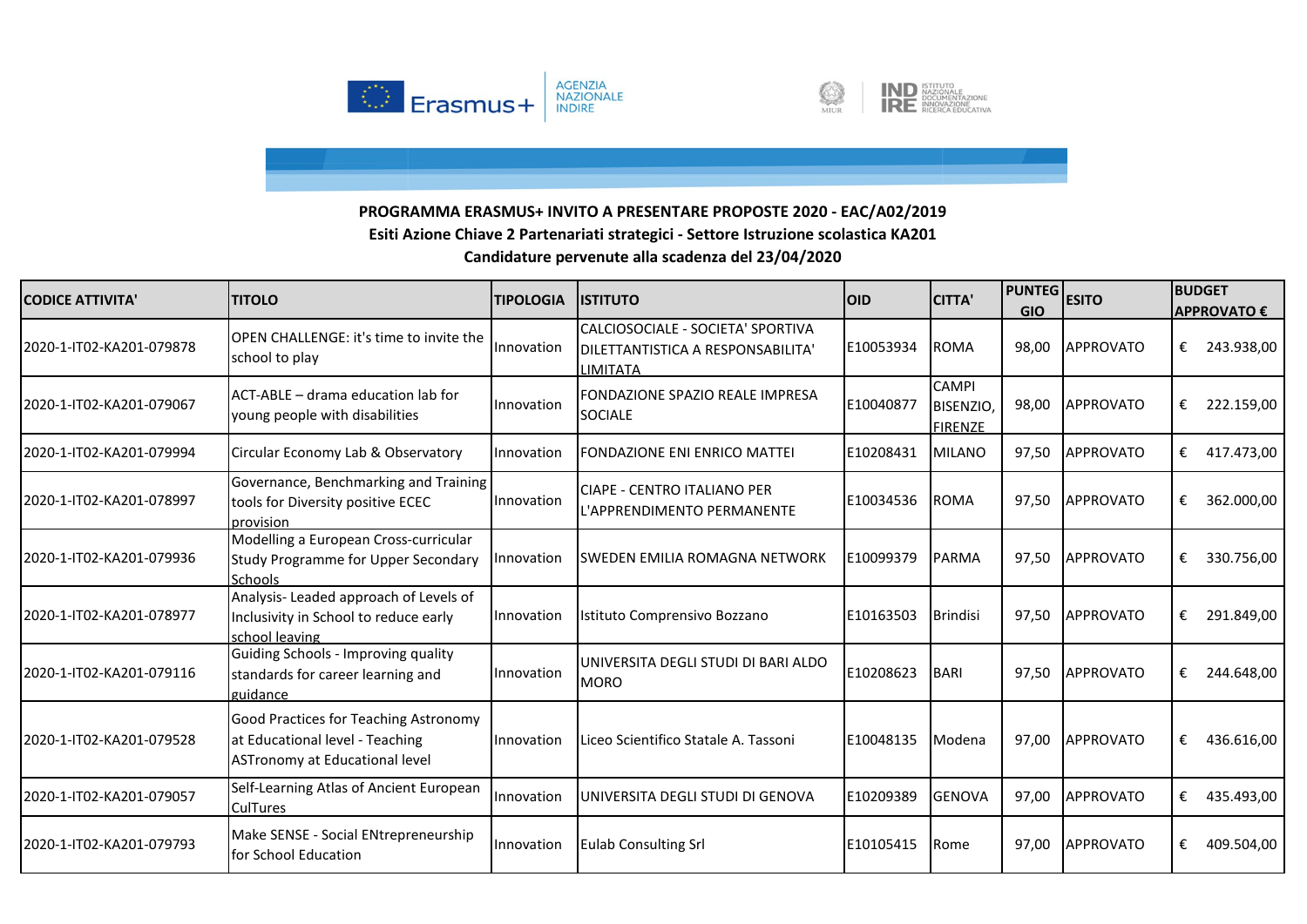



| <b>CODICE ATTIVITA'</b>  | <b>TITOLO</b>                                                                                                | <b>TIPOLOGIA</b>                        | <b>IISTITUTO</b>                                                                                              | <b>OID</b> | <b>CITTA'</b>               | <b>PUNTEG</b><br><b>GIO</b> | <b>ESITO</b>     | <b>BUDGET</b> | <b>APPROVATO €</b> |
|--------------------------|--------------------------------------------------------------------------------------------------------------|-----------------------------------------|---------------------------------------------------------------------------------------------------------------|------------|-----------------------------|-----------------------------|------------------|---------------|--------------------|
| 2020-1-IT02-KA201-079803 | OUTSIDE - Open commUniTies for<br>SustaInable DevelopmEnt                                                    | Innovation                              | Istituto Istruzione Superiore "Enrico<br>Fermi"                                                               | E10023512  | <b>CATANZA</b><br><b>RO</b> | 97,00                       | <b>APPROVATO</b> | €             | 362.501,00         |
| 2020-1-IT02-KA201-079704 | Music and Poetry to Empower<br>Teenagers' Resilience at School                                               | Innovation                              | Associazione Rosso Arancio                                                                                    | E10247720  | Pagani<br>(SA)              | 97,00                       | APPROVATO        | €             | 339.927,00         |
| 2020-1-IT02-KA201-079433 | REthinkin EDUcation COmpetencies.<br>Expertise, best practices and teaching in   Innovation<br>Digital Era   |                                         | <b>LINK CAMPUS UNIVERSITY</b>                                                                                 | E10126054  | <b>ROMA</b>                 | 97,00                       | <b>APPROVATO</b> | €             | 330.830,00         |
| 2020-1-IT02-KA201-079108 | Advanced Media Literacy Education to<br>counter online hate-speech                                           | Innovation                              | <b>EUROPEAN GRANTS INTERNATIONAL</b><br><b>ACADEMY SRL</b>                                                    | E10088540  | <b>FOLIGNO</b>              | 97,00                       | <b>APPROVATO</b> | €             | 280.582,00         |
| 2020-1-IT02-KA201-080072 | <b>RIDE AND SMILE</b>                                                                                        | Innovation                              | <b>ReBike ALTERmobility</b>                                                                                   | E10186947  | roma                        | 97,00                       | <b>APPROVATO</b> | €             | 260.555,00         |
| 2020-1-IT02-KA201-079243 | Boosting green education at school                                                                           | Exchange of<br>Good<br><b>Practices</b> | Euphoria Net Srl                                                                                              | E10040142  | <b>Rome</b>                 | 97,00                       | <b>APPROVATO</b> |               | € 170.520,00       |
| 2020-1-IT02-KA201-079863 | Chess: a game to be spread in schools                                                                        | Innovation                              | CENTRO SPORTIVO EDUCATIVO<br><b>NAZIONALE</b>                                                                 | E10112029  | <b>ROMA</b>                 | 96,50                       | <b>APPROVATO</b> | €             | 423.191,00         |
| 2020-1-IT02-KA201-079985 | Check & Design: Digital Information<br>Literacy and collaborative learning at<br>school                      | Innovation                              | UNIVERSITA CATTOLICA DEL SACRO<br><b>CUORE</b>                                                                | E10209225  | <b>MILANO</b>               | 96,50                       | <b>APPROVATO</b> | €             | 326.335,00         |
| 2020-1-IT02-KA201-079593 | <b>INspiration Sportsmanship Pride</b><br>Individual responsibility Respect Express   Innovation<br>vourself |                                         | <b>ISTITUTO COMPRENSIVO STATALE ALDO</b><br><b>MORO</b>                                                       | E10095504  | Napoli                      | 96,50                       | <b>APPROVATO</b> | €             | 272.380,00         |
| 2020-1-IT02-KA201-079565 | <b>BELIKEYOU Storytelling on Entrepreneur</b><br>Role Models for Young Europeans                             | Innovation                              | ARTES - Associazione Toscana Ricerca e<br><b>Studio</b>                                                       | E10007208  | Firenze                     | 96,50                       | APPROVATO        |               | € 156.305,00       |
| 2020-1-IT02-KA201-079415 | DOVE SIAMO? Recupero dell'interesse<br>per le risorse del territorio.                                        | Good<br><b>Practices</b>                | Exchange of Istituto Comprensivo di Scuola Infanzia,<br>Primaria e Secondaria di I grado "Giulio<br>De Petra" | E10236186  | Chieti                      | 96,50                       | <b>APPROVATO</b> | €             | 76.500,00          |
| 2020-1-IT02-KA201-079770 | TSpace - Talent Space                                                                                        | <b>Exchange of</b><br>Good<br>Practices | Centro Formazione Professionale Cebano<br>Monregalese scarl                                                   | E10034346  | Ceva                        | 96,50                       | <b>APPROVATO</b> | €             | 73.161,00          |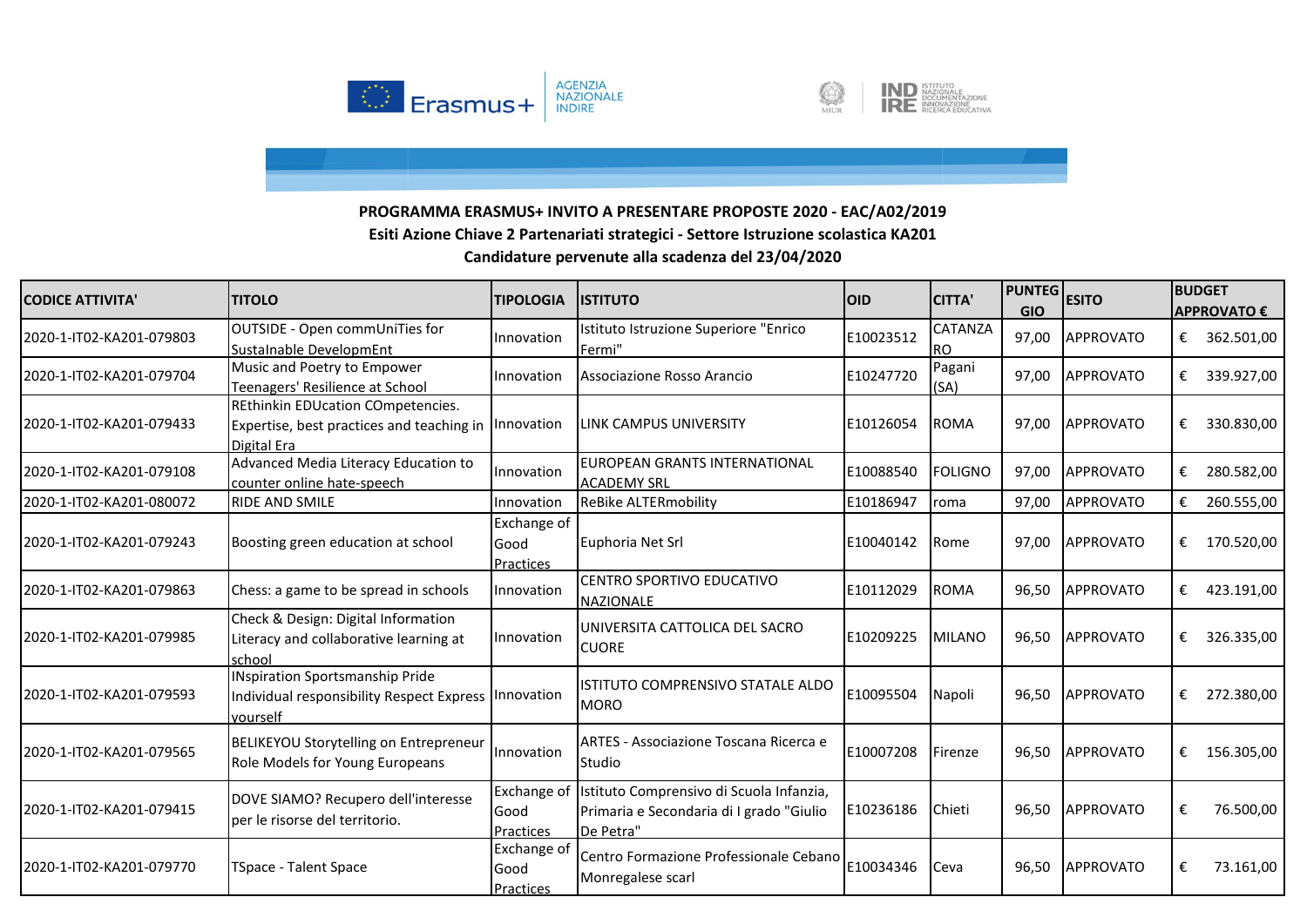



| <b>CODICE ATTIVITA</b>   | <b>TITOLO</b>                                                                                                                           | <b>TIPOLOGIA</b> | <b>IISTITUTO</b>                                       | <b>OID</b> | <b>CITTA'</b>  | <b>PUNTEG</b><br><b>GIO</b> | <b>ESITO</b>         |   | <b>BUDGET</b><br><b>APPROVATO €</b> |
|--------------------------|-----------------------------------------------------------------------------------------------------------------------------------------|------------------|--------------------------------------------------------|------------|----------------|-----------------------------|----------------------|---|-------------------------------------|
| 2020-1-IT02-KA201-080089 | PLayful Environment for Inclusive<br>leArning Design in Europe                                                                          | Innovation       | CONSIGLIO NAZIONALE DELLE RICERCHE                     | E10209413  | <b>ROMA</b>    | 96,00                       | <b>APPROVATO</b>     | € | 447.497,00                          |
| 2020-1-IT02-KA201-079674 | Cooking Healthy European Paths                                                                                                          | Innovation       | <b>IPSSEOA Pietro Piazza</b>                           | E10037108  | Palermo        | 96,00                       | <b>APPROVATO</b>     | € | 361.122,00                          |
| 2020-1-IT02-KA201-079244 | Circular Economy applied to FABULA<br><b>Project Framework</b>                                                                          | Innovation       | Istituto Suor Orsola Benincasa                         | E10180690  | <b>Naples</b>  | 96,00                       | <b>APPROVATO</b>     | € | 299.973,00                          |
| 2020-1-IT02-KA201-079622 | Including Students with Misophonia<br>Disease in European Schools                                                                       | Innovation       | Idoneus S.r.I.                                         | E10247045  | Roma           | 95,50                       | <b>APPROVATO</b>     | € | 449.145,00                          |
| 2020-1-IT02-KA201-079420 | Digital for Literacy and Future Education Innovation                                                                                    |                  | UNIVERSITA DEGLI STUDI ROMA TRE                        | E10208847  | <b>ROMA</b>    | 95,50                       | <b>APPROVATO</b>     | € | 312.657,00                          |
| 2020-1-IT02-KA201-079794 | Tracce di Memoria                                                                                                                       | Innovation       | Parco archeologico del Colosseo                        | E10250892  | Roma           | 95,50                       | <b>APPROVATO</b>     | € | 289.266,00                          |
| 2020-1-IT02-KA201-079296 | SupporTing Educational Personal and<br>Social development of young carers<br>through school-based counselling and<br>mentoring          | Innovation       | ALMA MATER STUDIORUM - UNIVERSITA<br><b>DI BOLOGNA</b> | E10209504  | <b>BOLOGNA</b> | 95,00                       | <b>LISTA RISERVA</b> |   |                                     |
| 2020-1-IT02-KA201-079489 | INES - Innovative teaching and learning<br>paths for the prevention of new drugs<br>labuse                                              | Innovation       | ALMA MATER STUDIORUM - UNIVERSITA<br>DI BOLOGNA        | E10209504  | <b>BOLOGNA</b> | 95,00                       | LISTA RISERVA        |   |                                     |
| 2020-1-IT02-KA201-079496 | Student sensitization on Climate change,<br>Inclusion and European parliament,<br>through the use of A.R. and Virtual<br>World platform | Innovation       | Training 2000 psc                                      | E10131468  | Mondavio       | 95,00                       | <b>LISTA RISERVA</b> |   |                                     |
| 2020-1-IT02-KA201-080003 | Ready to Read                                                                                                                           | Innovation       | UNIVERSITA DEGLI STUDI DI ROMA LA<br><b>SAPIENZA</b>   | E10209458  | <b>ROMA</b>    | 95,00                       | LISTA RISERVA        |   |                                     |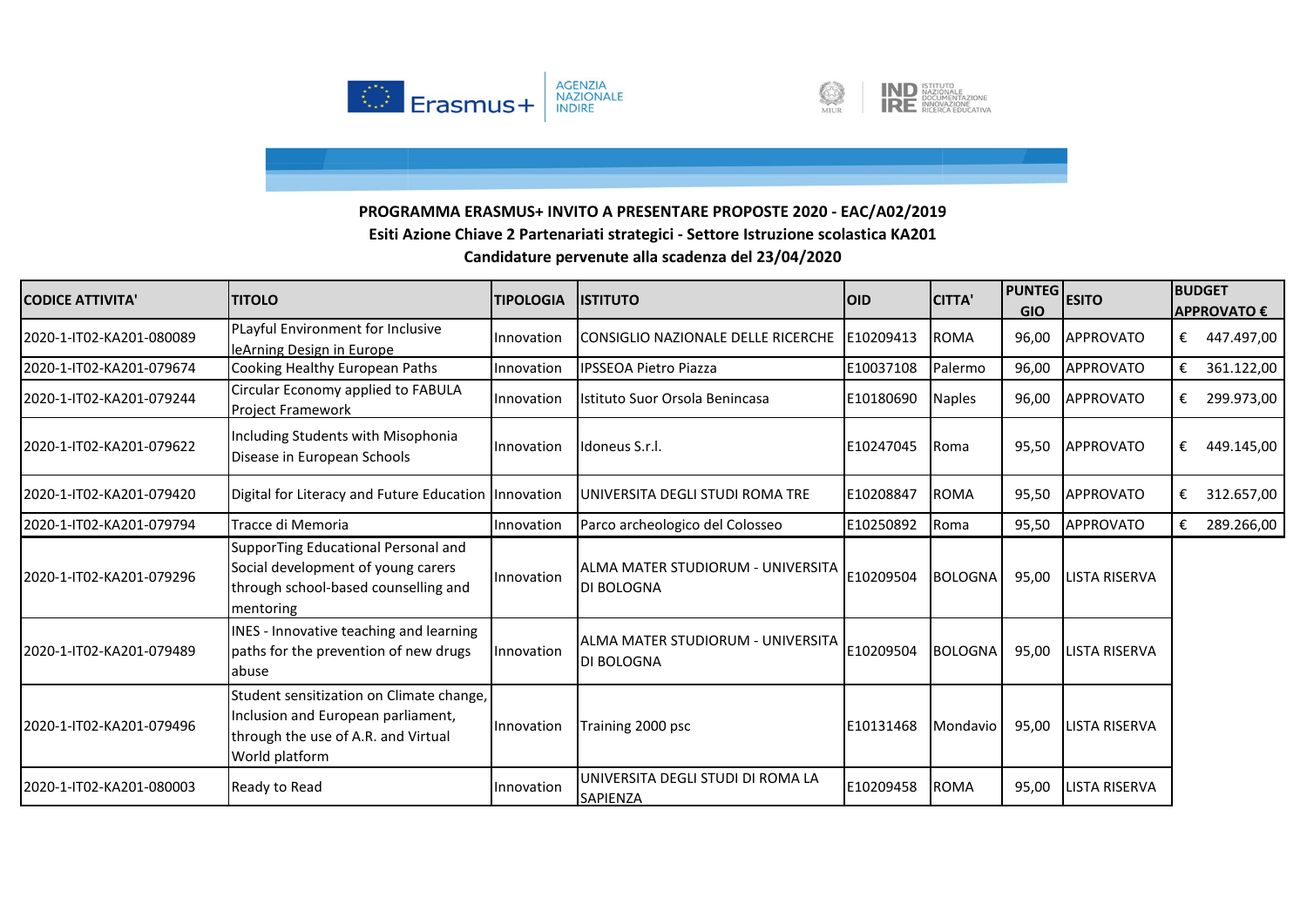



| <b>CODICE ATTIVITA'</b>  | <b>TITOLO</b>                                                                                                                                                             | <b>TIPOLOGIA</b> | <b>ISTITUTO</b>                                    | <b>OID</b> | <b>CITTA'</b>                                  | <b>PUNTEG</b><br><b>GIO</b> | <b>ESITO</b>    | <b>BUDGET</b><br>APPROVATO € |
|--------------------------|---------------------------------------------------------------------------------------------------------------------------------------------------------------------------|------------------|----------------------------------------------------|------------|------------------------------------------------|-----------------------------|-----------------|------------------------------|
| 2020-1-IT02-KA201-079216 | <b>REACT - AN INNOVATIVE SCHOOL</b><br><b>PROGRAMME FOR THE</b><br><b>REINFORCEMENT OF ACTIVE</b><br>CITIZENSHIP AND CRITICAL THINKING<br>TOWARDS DIGITAL- MEDIA LITERACY | Innovation       | Istituto di Istruzione Superiore "Enrico<br>Fermi" | E10164087  | Vittoria                                       | 94,50                       | <b>RESPINTO</b> |                              |
| 2020-1-IT02-KA201-079394 | Promoting Oral Hygiene in Preschool<br>children                                                                                                                           | Innovation       | UNIVERSITA DEGLI STUDI DI GENOVA                   | E10209389  | <b>GENOVA</b>                                  | 94,50                       | <b>RESPINTO</b> |                              |
| 2020-1-IT02-KA201-079642 | DIGItal education 4 a New cultural<br>society                                                                                                                             | Innovation       | COLLEGIO S. CARLO S.R.L. Impresa<br>Sociale        | E10060953  | Milano                                         | 94,50                       | <b>RESPINTO</b> |                              |
| 2020-1-IT02-KA201-080004 | GradEU - Laboratorio digitale di<br>innovazione didattica per la cittadinanza Innovation<br>e i valori europei                                                            |                  | CONSIGLIO ITALIANO DEL MOVIMENTO<br><b>EUROPEO</b> | E10151923  | <b>ROMA</b>                                    | 94,50                       | <b>RESPINTO</b> |                              |
| 2020-1-IT02-KA201-080087 | Playing with Protons                                                                                                                                                      | Innovation       | ISTITUTO NAZIONALE DI FISICA<br><b>NUCLEARE</b>    | E10209493  | <b>FRASCATI</b>                                | 94,50                       | <b>RESPINTO</b> |                              |
| 2020-1-IT02-KA201-079270 | European Union Citizenship Education at<br>school                                                                                                                         | Innovation       | Euphoria Net Srl                                   | E10040142  | Rome                                           | 94,00                       | <b>RESPINTO</b> |                              |
| 2020-1-IT02-KA201-079696 | Enhancing the educational profile of<br>Physical Education teachers to foster<br>empowerment and inclusion against<br>early school leaving                                | Innovation       | Istituto Comprensivo Pier Cironi                   | E10082282  | Prato                                          | 94,00                       | <b>RESPINTO</b> |                              |
| 2020-1-IT02-KA201-079701 | Diogenes- digital storytelling to foster<br>critical thinking on gender stereotypes                                                                                       | Innovation       | ISTITUTO COMPRENSIVO DON LORENZO<br><b>MILANI</b>  | E10203897  | <b>MONTE</b><br><b>PORZIO</b><br><b>CATONE</b> | 94,00                       | <b>RESPINTO</b> |                              |
| 2020-1-IT02-KA201-080037 | neUroscieNce applled To Education                                                                                                                                         | Innovation       | <b>WONDERFUL EDUCATION SRL</b>                     | E10247184  | <b>ROMA</b>                                    | 94,00                       | <b>RESPINTO</b> |                              |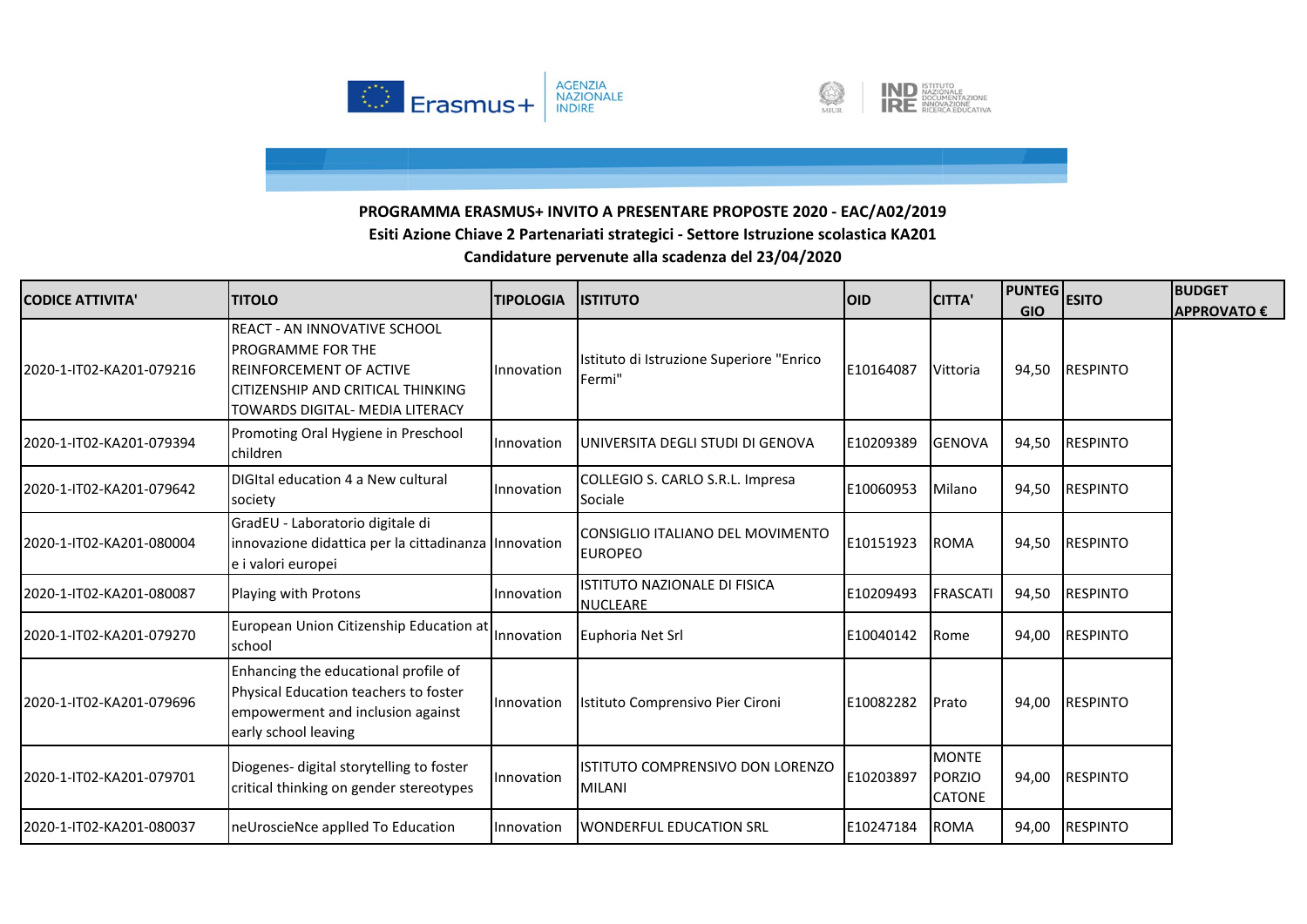



| <b>CODICE ATTIVITA'</b>  | <b>TITOLO</b>                                                                                                                                             | <b>TIPOLOGIA</b> | <b>IISTITUTO</b>                                                                                   | <b>OID</b> | <b>CITTA'</b>  | <b>PUNTEG</b><br><b>GIO</b> | <b>ESITO</b>    | <b>BUDGET</b><br><b>APPROVATO €</b> |
|--------------------------|-----------------------------------------------------------------------------------------------------------------------------------------------------------|------------------|----------------------------------------------------------------------------------------------------|------------|----------------|-----------------------------|-----------------|-------------------------------------|
| 2020-1-IT02-KA201-079047 | In full STEAM: towards a new pedagogy<br>for interdisciplinary and creative science Innovation<br>education                                               |                  | <b>FONDAZIONE MUSEO NAZIONALE DELLA</b><br><b>ISCIENZA E DELLA TECNOLOGIA</b><br>LEONARDO DA VINCI | E10202524  | <b>MILANO</b>  | 93,50                       | <b>RESPINTO</b> |                                     |
| 2020-1-IT02-KA201-079820 | Crossroads                                                                                                                                                | Innovation       | AMIStaDeS - Fai Amicizia con il Sapere                                                             | E10058136  | Roma           | 93,50                       | <b>RESPINTO</b> |                                     |
| 2020-1-IT02-KA201-080065 | Blue Skills Exchange: educational and<br>training job oriented models                                                                                     | Innovation       | Maritime Technology Cluster FVG S.c.ar.I   E10248979                                               |            | Monfalco<br>ne | 93,50                       | <b>RESPINTO</b> |                                     |
| 2020-1-IT02-KA201-079869 | <b>CLIL Learning Assessment application</b>                                                                                                               | Innovation       | <b>FONDAZIONE BRUNO KESSLER</b>                                                                    | E10208191  | <b>TRENTO</b>  | 93,00                       | <b>RESPINTO</b> |                                     |
| 2020-1-IT02-KA201-080058 | Tandem: Teachers AND parents together<br>to increase the quality of education and Innovation<br><b>European Mobility</b>                                  |                  | UNISER SOC. COOP. ONLUS                                                                            | E10036381  | <b>FORLI</b>   | 93,00                       | <b>RESPINTO</b> |                                     |
| 2020-1-IT02-KA201-080096 | <b>EUCARTOON - Educational Pathways</b><br>through Comics and Graphic Novels                                                                              | Innovation       | TIBER UMBRIA COMETT EDUCATION<br><b>PROGRAMME</b>                                                  | E10193740  | PERUGIA        | 93,00                       | <b>RESPINTO</b> |                                     |
| 2020-1-IT02-KA201-078960 | PLAYING STEM - Playful and Active-<br>Learning Approach to Raise STEM<br><b>Culture and Competences</b>                                                   | Innovation       | CONSIGLIO NAZIONALE DELLE RICERCHE E10209413                                                       |            | <b>ROMA</b>    | 92,50                       | <b>RESPINTO</b> |                                     |
| 2020-1-IT02-KA201-079109 | Enhancing inclusion of disadvantaged<br>children by promoting intergenerational<br>solidarity approaches in early childhood<br>education and care systems | Innovation       | LIBERITUTTI SOCIETA COOPERATIVA<br>SOCIALE S.P.A.                                                  | E10232830  | Turin          | 92,50                       | <b>RESPINTO</b> |                                     |
| 2020-1-IT02-KA201-079748 | steaM educAtion foR sustAinaBle home<br>fOod prodUction                                                                                                   | Innovation       | lalma mater studiorum - universita<br><b>DI BOLOGNA</b>                                            | E10209504  | <b>BOLOGNA</b> | 92,50                       | <b>RESPINTO</b> |                                     |
| 2020-1-IT02-KA201-079472 | CizitensHip cOmpetences to tackle<br>climate ChangEs                                                                                                      | Innovation       | <b>DEEP BLUE SRL</b>                                                                               | E10202196  | <b>ROMA</b>    | 92,00                       | <b>RESPINTO</b> |                                     |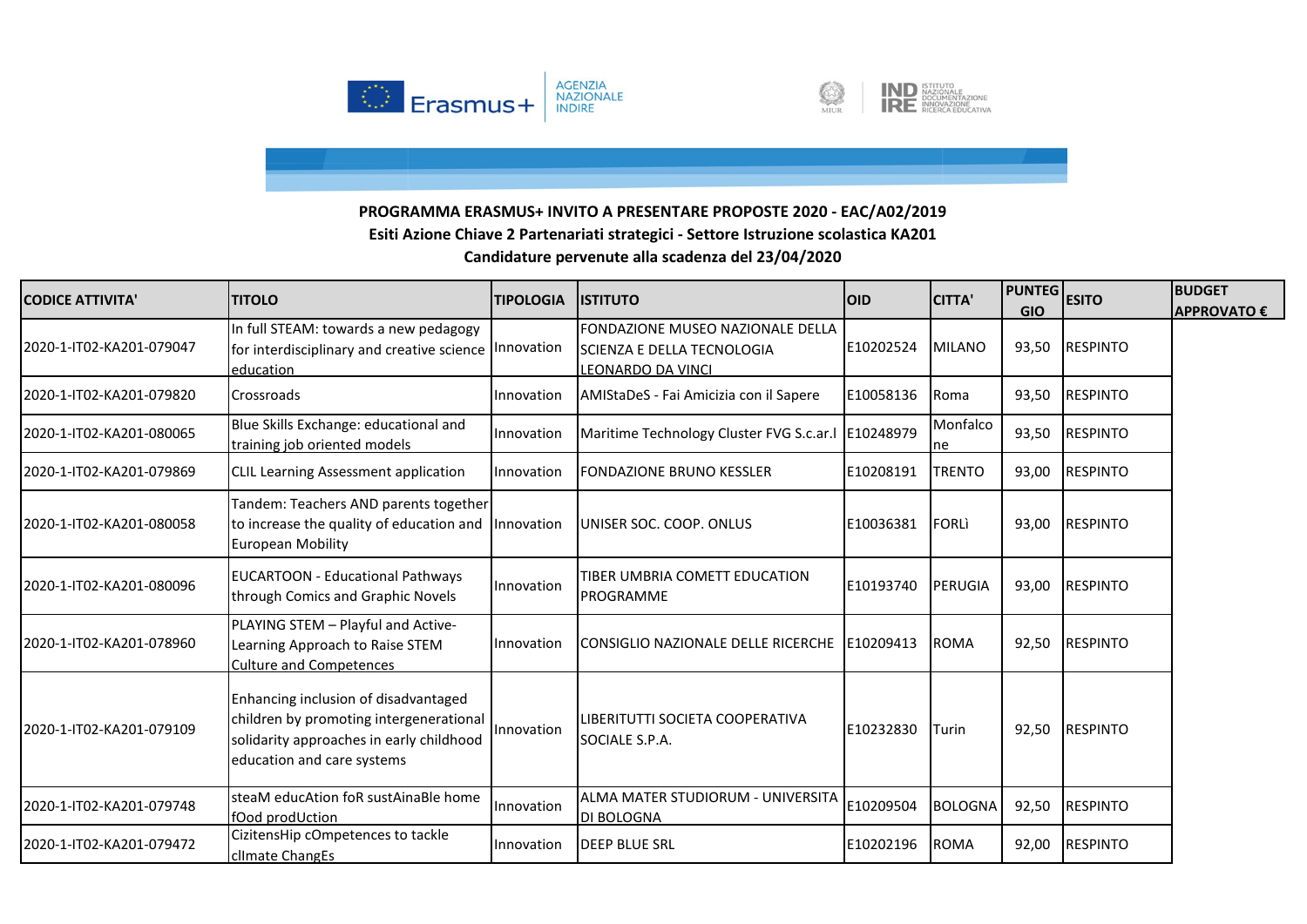



| <b>CODICE ATTIVITA'</b>  | <b>TITOLO</b>                                                                                          | <b>TIPOLOGIA</b>                 | <b>ISTITUTO</b>                                                                                  | <b>OID</b> | <b>CITTA'</b>                              | <b>PUNTEG</b> ESITO<br><b>GIO</b> |                 | <b>BUDGET</b><br><b>APPROVATO €</b> |
|--------------------------|--------------------------------------------------------------------------------------------------------|----------------------------------|--------------------------------------------------------------------------------------------------|------------|--------------------------------------------|-----------------------------------|-----------------|-------------------------------------|
| 2020-1-IT02-KA201-079545 | Corporate Social Responsibility, Social<br>Innovation and Sustainable<br>Entrepreneurship in<br>class  | Innovation                       | UNIONE REGIONALE DELLE CAMERE DI<br>COMMERCIO INDUSTRIA, ARTIGIANATO<br>E AGRICOLTURA DEL VENETO | E10208372  | <b>MARGHER</b><br>А<br><b>VENEZIA</b>      | 92,00                             | <b>RESPINTO</b> |                                     |
| 2020-1-IT02-KA201-079689 | CODEX: Learning Languages to<br>communicate with Humans and<br>Machines                                | Innovation                       | Liceo Ginnasio Statale G. B. Brocchi                                                             | E10150762  | Bassano<br>del<br>Grappa<br>(Vicenza)      |                                   | 92,00 RESPINTO  |                                     |
| 2020-1-IT02-KA201-079815 | Carovane di Pace                                                                                       | Innovation                       | Fondazione Famiglia Sarzi                                                                        | E10251178  | Bagnolo<br>in Piano<br>(RE)                | 92,00                             | <b>RESPINTO</b> |                                     |
| 2020-1-IT02-KA201-079893 | <b>LISTEN APP</b>                                                                                      | Innovation                       | Phonema srl                                                                                      | E10239388  | Altamura                                   | 92,00                             | <b>RESPINTO</b> |                                     |
| 2020-1-IT02-KA201-079925 | Teachers for climate education                                                                         | Innovation                       | CENTRO DI DOCUMENTAZIONE SUI<br>CONFLITTI AMBIENTALI ASSOCIAZIONE                                | E10169835  | <b>ROMA</b>                                | 92,00                             | <b>RESPINTO</b> |                                     |
| 2020-1-IT02-KA201-079962 | Fostering Career Management Skills at<br>School to prevent Early School Leaving<br>and NEETs           | Innovation                       | ISTITUTO COMPRENSIVO STATALE "G.<br>LEOPARDI" CALCINELLI - SALTARA                               | E10123265  | <b>CALCINEL</b><br>$\mathbf{H}$<br>SALTARA | 92,00                             | <b>RESPINTO</b> |                                     |
| 2020-1-IT02-KA201-080063 | Pedagogical and motivational innovation<br>to PROtect the enVironmENt                                  | Innovation                       | Polo Europeo della Conoscenza - IC<br>Bosco Chiesanuova                                          | E10175297  | <b>BOSCO</b><br>CHIESANU<br><b>OVA</b>     | 91,50                             | <b>RESPINTO</b> |                                     |
| 2020-1-IT02-KA201-080094 | Teachers Overcome problems Observing<br>Lower secondary Students                                       | Innovation                       | .C. 5 IOVINO SCOTELLARO                                                                          | E10050859  | <b>ERCOLAN</b><br>O(NA)                    |                                   | 91,50 RESPINTO  |                                     |
| 2020-1-IT02-KA201-079749 | improving Students Performances by<br>Analysing innovative learning Contexts<br>in secondary Education | Exchange of<br>Good<br>Practices | I.I.S. Aldini Valeriani                                                                          | E10048559  | <b>BOLOGNA</b>                             | 91,00                             | <b>RESPINTO</b> |                                     |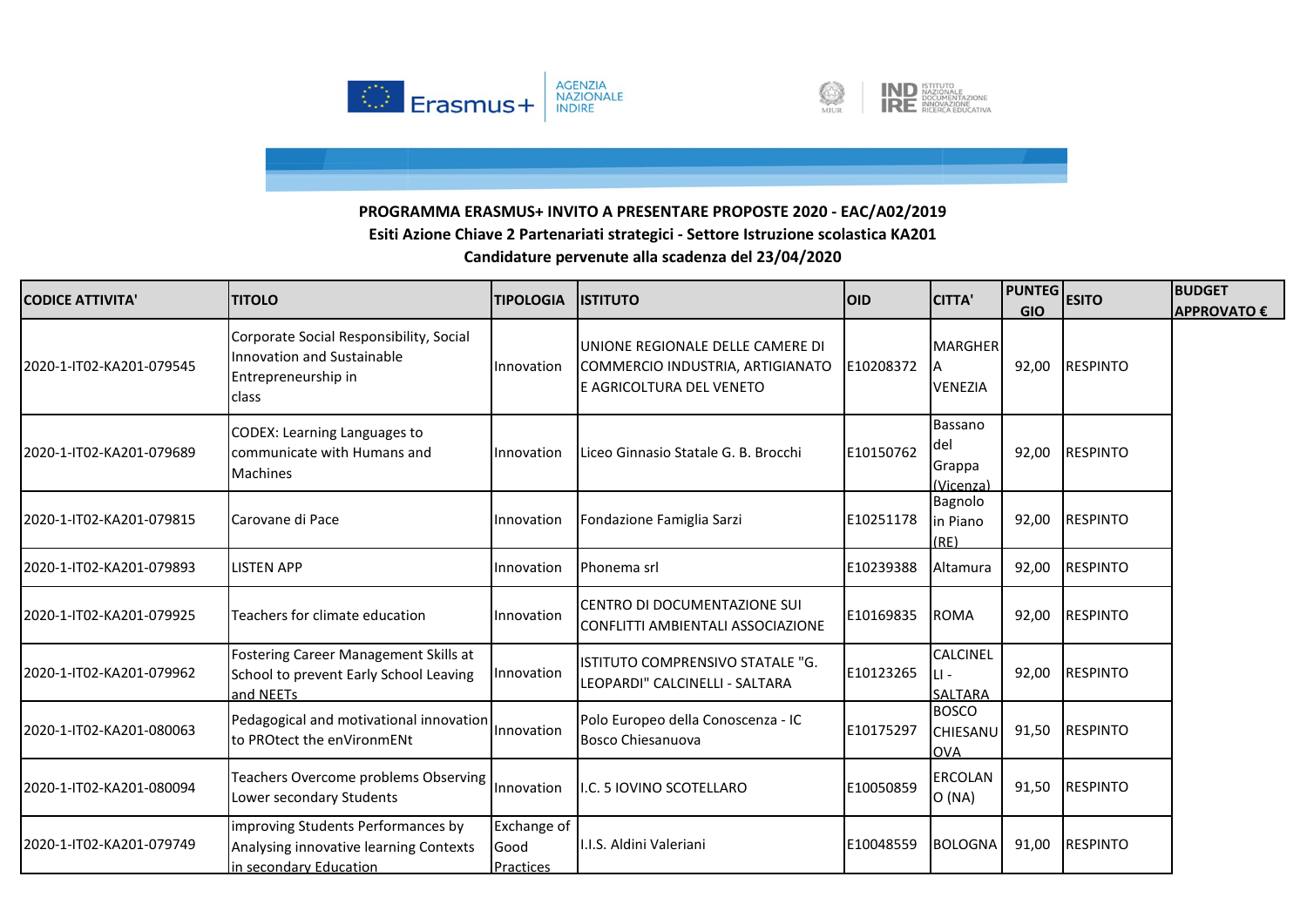



| <b>CODICE ATTIVITA'</b>  | <b>TITOLO</b>                                                                                             | <b>TIPOLOGIA</b> | <b>ISTITUTO</b>                                                                                                                          | <b>OID</b> | <b>CITTA'</b>                  | <b>PUNTEG</b> ESITO<br><b>GIO</b> |                 | <b>BUDGET</b><br><b>APPROVATO €</b> |
|--------------------------|-----------------------------------------------------------------------------------------------------------|------------------|------------------------------------------------------------------------------------------------------------------------------------------|------------|--------------------------------|-----------------------------------|-----------------|-------------------------------------|
| 2020-1-IT02-KA201-079584 | Actions to Boost Children's (or Creativity<br>in) Digital Education                                       | Innovation       | .C. Pontecagnano Sant'Antonio                                                                                                            | E10011187  | Pontecag<br>nano<br>Faiano     | 90,50                             | <b>RESPINTO</b> |                                     |
| 2020-1-IT02-KA201-079185 | <b>Environmental Education and STEAM</b><br>approach in kindergartens                                     | Innovation       | CO&SO - CONSORZIO PER LA<br><b>COOPERAZIONE E LA SOLIDARIETA'-</b><br>CONSORZIO DI COOPERATIVE SOCIALI-<br>SOCIETA' COOPERATTIVA SOCIALE | E10181799  | <b>FIRENZE</b>                 | 90,00                             | <b>RESPINTO</b> |                                     |
| 2020-1-IT02-KA201-079706 | <b>TRACCE</b>                                                                                             | Innovation       | LICEO SCIENTIFICO STATALE<br><b>CASTELNUOVO</b>                                                                                          | E10121893  | FIRENZE                        | 90,00                             | <b>RESPINTO</b> |                                     |
| 2020-1-IT02-KA201-079787 | Study Of Religions Towards Intercultural<br>and Citizenship Education                                     | Innovation       | UNIVERSITA DEGLI STUDI ROMA TRE                                                                                                          | E10208847  | <b>ROMA</b>                    | 90,00                             | <b>RESPINTO</b> |                                     |
| 2020-1-IT02-KA201-079369 | Promoting scientific tHinking in earlY<br>childhood through PIAy story Telling and Innovation<br>metAphor |                  | Coopselios sc                                                                                                                            | E10157893  | Reggio<br>Emilia               | 89,50                             | <b>RESPINTO</b> |                                     |
| 2020-1-IT02-KA201-079503 | Strengthening Education outDoor on<br><b>Environment and SDGs</b>                                         | Innovation       | Radicà società cooperativa sociale Onlus                                                                                                 | E10135288  | <b>CALVENE</b>                 | 89,50                             | <b>RESPINTO</b> |                                     |
| 2020-1-IT02-KA201-079533 | <b>STEM</b> for future                                                                                    | Innovation       | ISTITUTO FORMAZIONE OPERATORI<br><b>AZIENDALI</b>                                                                                        | E10201343  | <b>REGGIO</b><br><b>EMILIA</b> | 89,00                             | <b>RESPINTO</b> |                                     |
| 2020-1-IT02-KA201-079773 | <b>HIATUS</b>                                                                                             | Innovation       | PER FORMARE SOCIETA A<br>RESPONSABILITA LIMITATA - IMPRESA<br><b>SOCIALE</b>                                                             | E10070616  | <b>ROMA</b>                    | 89,00                             | <b>RESPINTO</b> |                                     |
| 2020-1-IT02-KA201-080002 | Perform and share local histories                                                                         | Innovation       | Istituto Comprensivo "G. Lucatelli"                                                                                                      | E10043871  | Tolentino                      | 89,00                             | <b>RESPINTO</b> |                                     |
| 2020-1-IT02-KA201-080095 | Litigare a scuola. Metodi ed esperienze<br>per imparare dai litigi tra pari (da 2 a 18<br>anni)           | Innovation       | Centro Psicopedagogico per la pace e la<br>gestione dei conflitti                                                                        | E10045030  | Piacenza                       | 89,00                             | <b>RESPINTO</b> |                                     |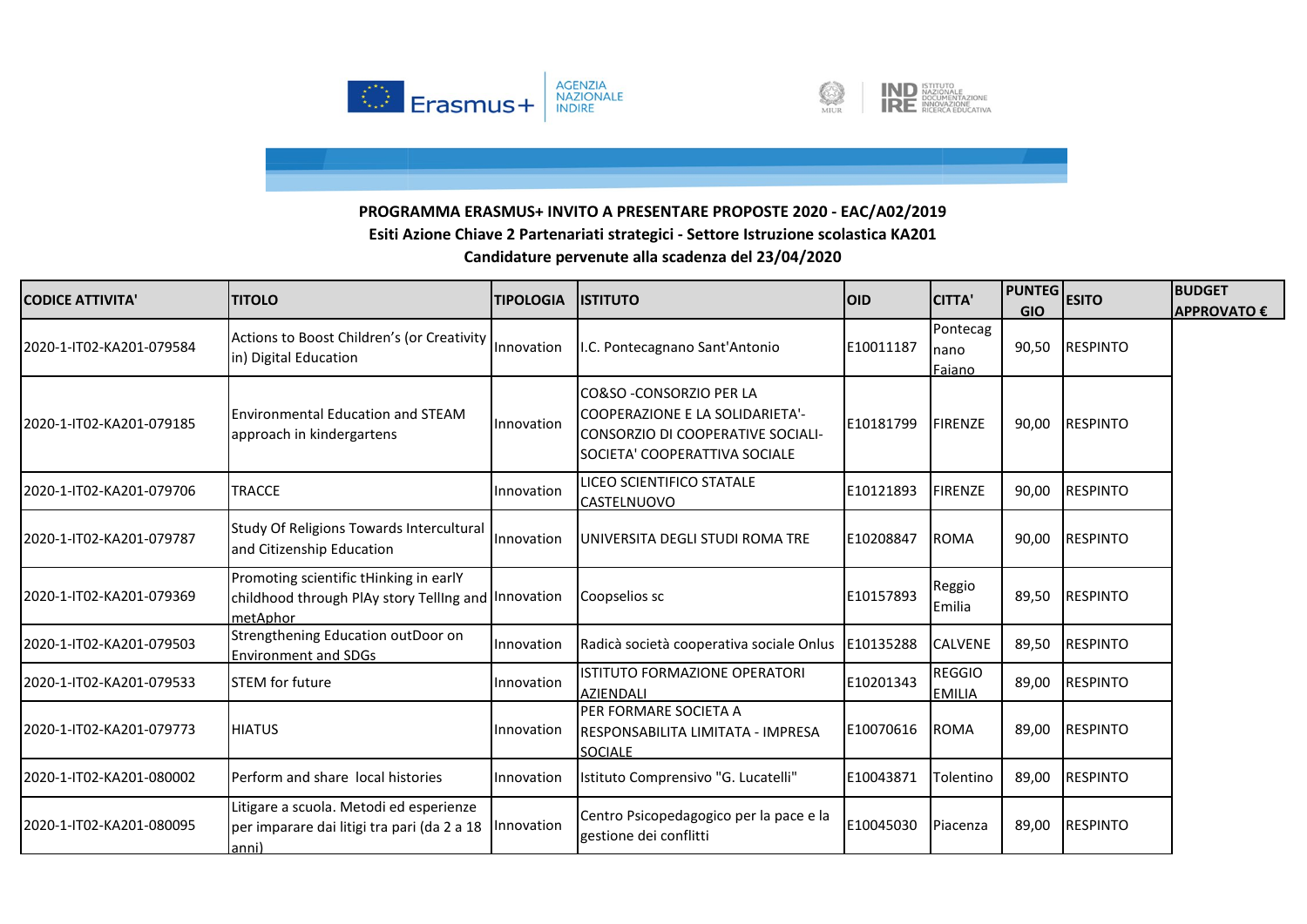



| <b>CODICE ATTIVITA'</b>  | <b>TITOLO</b>                                                                                         | <b>TIPOLOGIA</b>                        | <b>ISTITUTO</b>                                              | <b>OID</b> | <b>CITTA'</b>                  | <b>PUNTEG</b> ESITO<br><b>GIO</b> |                 | <b>BUDGET</b><br><b>APPROVATO €</b> |
|--------------------------|-------------------------------------------------------------------------------------------------------|-----------------------------------------|--------------------------------------------------------------|------------|--------------------------------|-----------------------------------|-----------------|-------------------------------------|
| 2020-1-IT02-KA201-079971 | InCanto Opera Education                                                                               | <b>Exchange of</b><br>Good<br>Practices | EUROPA INCANTO ONLUS                                         | E10159236  | <b>ROMA</b>                    | 88,50                             | <b>RESPINTO</b> |                                     |
| 2020-1-IT02-KA201-079694 | <b>Code Community</b>                                                                                 | Innovation                              | R.A.T.I.-Rete di Abruzzesi per il Talento e<br>l'Innovazione | E10064810  | Lanciano                       | 88,00                             | <b>RESPINTO</b> |                                     |
| 2020-1-IT02-KA201-079354 | Ecoworld a European curriculum                                                                        | Innovation                              | I.C. G. VERGA CANICATTI'                                     | E10188548  | CANICATT                       | 87,00                             | <b>RESPINTO</b> |                                     |
| 2020-1-IT02-KA201-079721 | Strengths of students                                                                                 | Exchange of<br>Good<br><b>Practices</b> | ISTITUTO COMPRENSIVO STATALE N°1<br>"don Lorenzo Milani"     | E10140498  | <b>LA SPEZIA</b>               | 87,00                             | <b>RESPINTO</b> |                                     |
| 2020-1-IT02-KA201-079761 | Teaching STEAM through Creative<br><b>Writing Laboratories</b>                                        | Innovation                              | Sinergie Società Consortile a<br>Responsabilità Limitata     | E10131990  | <b>REGGIO</b><br><b>EMILIA</b> | 87,00                             | <b>RESPINTO</b> |                                     |
| 2020-1-IT02-KA201-079942 | GR.A.C.E - GRow Activation of<br><b>Community Education</b>                                           | Innovation                              | ALMA MATER STUDIORUM - UNIVERSITA<br><b>DI BOLOGNA</b>       | E10209504  | <b>BOLOGNA</b>                 | 87,00                             | <b>RESPINTO</b> |                                     |
| 2020-1-IT02-KA201-079523 | STrEAM - STEAM competencies for<br>green education                                                    | Innovation                              | Fondazione Scuole Libere                                     | E10050767  | Rimaggio<br>Bagno a<br>Ripoli  | 86,50                             | <b>RESPINTO</b> |                                     |
| 2020-1-IT02-KA201-079632 | JAZZ GOES TO SCHOOL - promoting jazz<br>music in developing key competences                           | Exchange of<br>Good<br>Practices        | Associazione Arci Bologna APS                                | E10248731  | Bologna                        | 86,50                             | <b>RESPINTO</b> |                                     |
| 2020-1-IT02-KA201-079907 | VisuAl Literacy Upskilling pathways in<br>Education                                                   | Innovation                              | <b>ASSOCIAZIONE GIROTONDO</b>                                | E10170186  | <b>BERGAM</b><br>ი             | 86,50                             | <b>RESPINTO</b> |                                     |
| 2020-1-IT02-KA201-079476 | <b>Brain Fostering with Artificial</b><br>intelligence, Robotics and Machine<br>Learning              | Innovation                              | ITIS Q. SELLA                                                | E10089884  | <b>BIELLA</b>                  | 86,00                             | <b>RESPINTO</b> |                                     |
| 2020-1-IT02-KA201-079802 | Living, Learning and Playing Together:<br>The Role of the School in Promoting Free Innovation<br>Play |                                         | <b>PER ESEMPIO</b>                                           | E10190323  | PALERMO                        | 85,50                             | <b>RESPINTO</b> |                                     |
| 2020-1-IT02-KA201-079804 | SPACE*Lab                                                                                             | Innovation                              | Consorzio Kairos                                             | E10117438  | Torino                         |                                   | 85,50 RESPINTO  |                                     |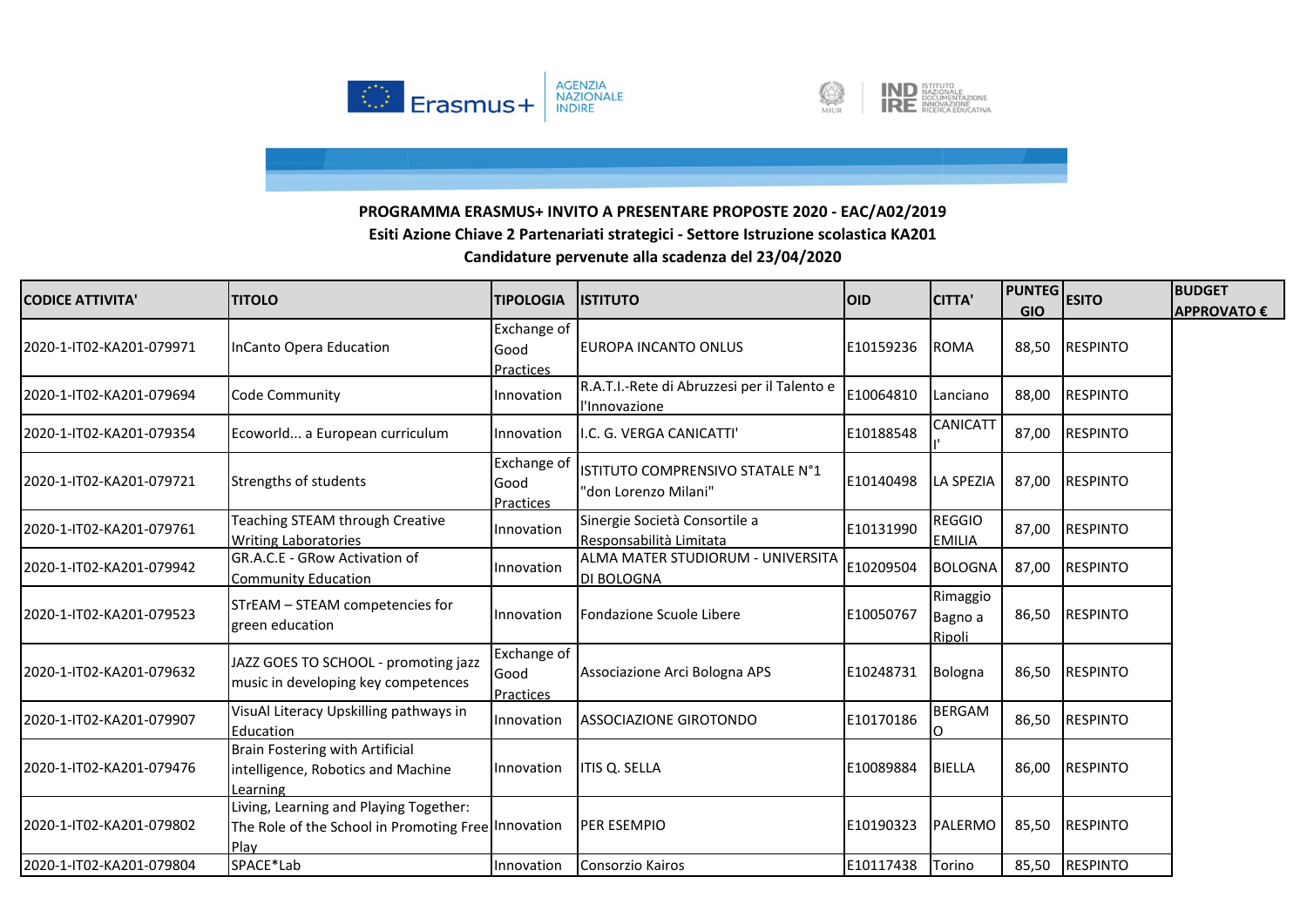



| <b>CODICE ATTIVITA'</b>  | <b>ITITOLO</b>                                                                                                              | <b>TIPOLOGIA</b>                 | <b>ISTITUTO</b>                                                                                            | <b>OID</b> | <b>CITTA'</b>  | <b>PUNTEG</b><br><b>GIO</b> | <b>ESITO</b>    | <b>BUDGET</b><br><b>APPROVATO €</b> |
|--------------------------|-----------------------------------------------------------------------------------------------------------------------------|----------------------------------|------------------------------------------------------------------------------------------------------------|------------|----------------|-----------------------------|-----------------|-------------------------------------|
| 2020-1-IT02-KA201-079832 | RIGHTtoWRITE (RtoW). Handwriting for<br>a better life                                                                       | Innovation                       | UNIVERSITA DEGLI STUDI ROMA TRE                                                                            | E10208847  | <b>ROMA</b>    | 85,50                       | <b>RESPINTO</b> |                                     |
| 2020-1-IT02-KA201-079377 | WHAT A STORY! Digging into History<br>from Home movies to Youtube                                                           | Innovation                       | Istituto Storico Parri                                                                                     | E10060637  | Bologna        | 85,00                       | <b>RESPINTO</b> |                                     |
| 2020-1-IT02-KA201-080026 | DEVELOPING CONFIDENCE AND<br><b>PROFICIENCY IN THE DIGITAL AGE: AN</b><br>INNOVATIVE MODEL OF SUSTAINABLE<br><b>SCHOOLS</b> | Innovation                       | LICEO ATTILIO BERTOLUCCI                                                                                   | E10005365  | <b>PARMA</b>   | 85,00                       | <b>RESPINTO</b> |                                     |
| 2020-1-IT02-KA201-080027 | Inclusive Methodology for Technology<br>Aimed at Learning and Enhancement of<br>Storytelling                                | Innovation                       | GLIC Gruppo di Lavoro interregionale<br>Centri ausili informatici ed elettronici per E10253888<br>disabili |            | <b>Bologna</b> | 85,00                       | <b>RESPINTO</b> |                                     |
| 2020-1-IT02-KA201-079168 | Mindful Students are Successful<br><b>Students</b>                                                                          | Innovation                       | UNIVERSITA DEGLI STUDI DI FIRENZE                                                                          | E10209099  | Florence       | 84,00                       | <b>RESPINTO</b> |                                     |
| 2020-1-IT02-KA201-079254 | Inter-generational memory and dialogue<br>to prevent radicalization and extremism<br>at school                              | nnovation                        | UNIVERSITA DEGLI STUDI DI CATANIA                                                                          | E10208915  | <b>CATANIA</b> | 83,50                       | <b>RESPINTO</b> |                                     |
| 2020-1-IT02-KA201-079806 | Teaching The Future: Climate Change in<br>schools                                                                           | Innovation                       | CENTRO PER LO SVILUPPO CREATIVO<br>DANILO DOLCI                                                            | E10196179  | <b>PALERMO</b> | 83,00                       | <b>RESPINTO</b> |                                     |
| 2020-1-IT02-KA201-078985 | Climate literacy - Developing Teachers'<br>Climate Competencies in European<br><b>Schools</b>                               | Innovation                       | <b>KYOTO CLUB</b>                                                                                          | E10154473  | <b>ROME</b>    | 82,50                       | <b>RESPINTO</b> |                                     |
| 2020-1-IT02-KA201-079747 | DREAM@School: Developing the Roots<br>to Enhance Activation and Mindfulness<br>@ School                                     | nnovation                        | COOPERATIVA IMPRESA SOCIALE RUAH                                                                           | E10100632  | BERGAM         | 82,00                       | <b>RESPINTO</b> |                                     |
| 2020-1-IT02-KA201-079570 | MEDITERRANEO-patrimonio di tutti                                                                                            | Exchange of<br>Good<br>Practices | Mus-e Italia Onlus                                                                                         | E10019907  | Genova         | 81,50                       | <b>RESPINTO</b> |                                     |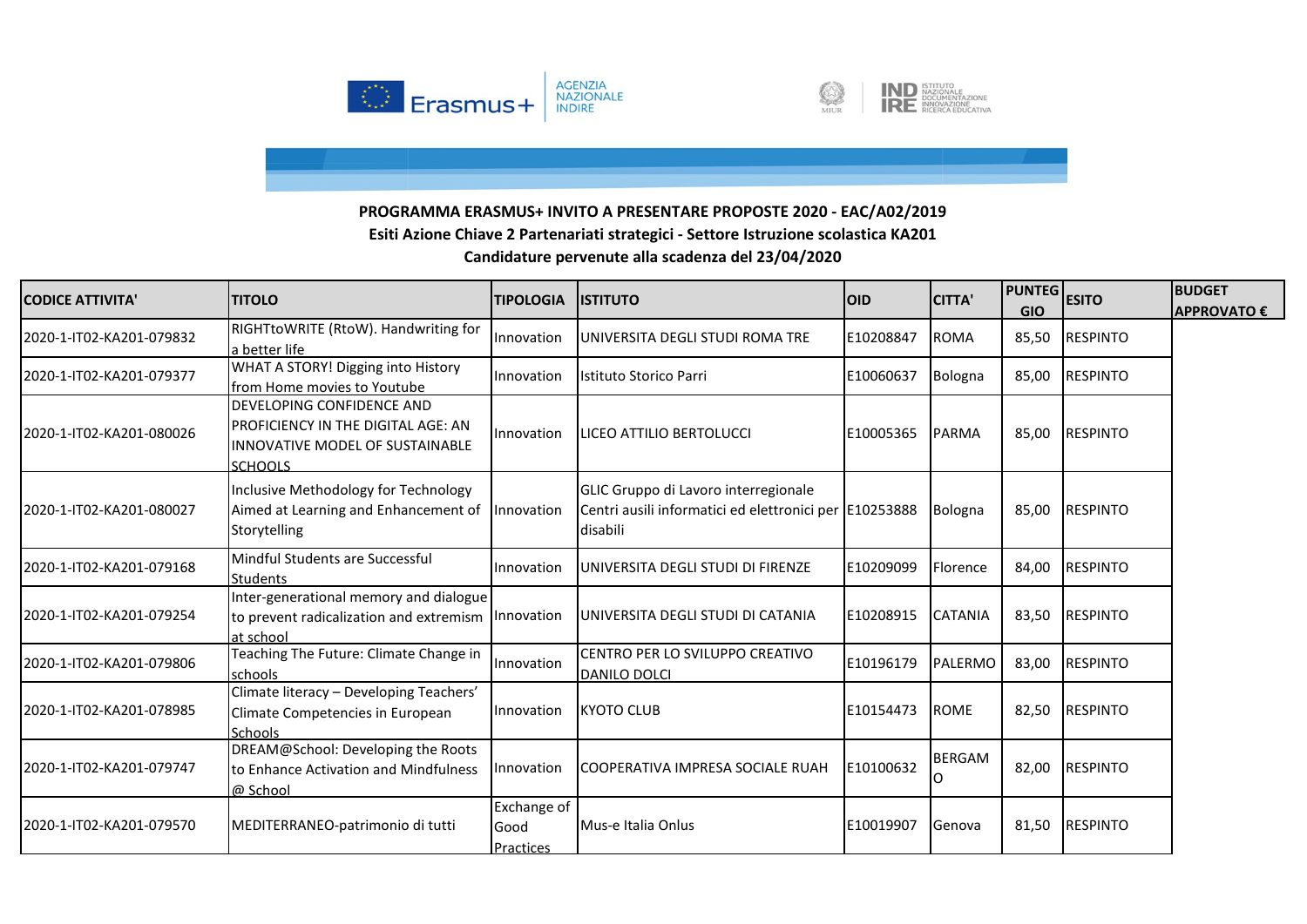



| <b>CODICE ATTIVITA</b>   | <b>ITITOLO</b>                                                                                         | <b>TIPOLOGIA</b> | <b>IISTITUTO</b>                                                          | <b>IOID</b> | <b>CITTA'</b>                                             | <b>PUNTEG</b><br><b>GIO</b> | <b>ESITO</b>    | <b>BUDGET</b><br><b>APPROVATO €</b> |
|--------------------------|--------------------------------------------------------------------------------------------------------|------------------|---------------------------------------------------------------------------|-------------|-----------------------------------------------------------|-----------------------------|-----------------|-------------------------------------|
| 2020-1-IT02-KA201-079645 | Fire Prevention & Fire reaction Training<br>for children in primary schools                            | Innovation       | Petit Pas                                                                 | E10067534   | Trani                                                     | 81,50                       | <b>RESPINTO</b> |                                     |
| 2020-1-IT02-KA201-080029 | COllective learning to WIN together                                                                    | Innovation       | Diciannove Società Cooperativa                                            | E10170985   | Genova                                                    | 81,50                       | <b>RESPINTO</b> |                                     |
| 2020-1-IT02-KA201-079160 | Inclusive European curriculum of Social<br><b>Skills</b>                                               | Innovation       | Cooperativa Assistenza Disabili infermi<br>Anziani Infanzia               | E10137170   | Bologna                                                   | 81,00                       | <b>RESPINTO</b> |                                     |
| 2020-1-IT02-KA201-079526 | Innovative methodologies for learning<br>climate change through art and comics                         | Innovation       | I.I.S "PRIMO LEVI"                                                        | E10022207   | Vignola(M<br>O)                                           | 81,00                       | <b>RESPINTO</b> |                                     |
| 2020-1-IT02-KA201-079828 | GOOSE - A new didactical approach to<br>critical thinking                                              | Innovation       | CONSORZIO PER LA RICERCA E L<br><b>EDUCAZIONE PERMANENTE TORINO</b>       | E10208221   | <b>TORINO</b>                                             | 81,00                       | <b>RESPINTO</b> |                                     |
| 2020-1-IT02-KA201-080059 | Teaching CREAtivity and criTICAL<br>thinking                                                           | Innovation       | ilmiolavoro srl                                                           | E10153943   | Campli<br>(TE)                                            | 81,00                       | <b>RESPINTO</b> |                                     |
| 2020-1-IT02-KA201-079351 | <b>HUMANIC</b>                                                                                         | Innovation       | <b>REPLAY Network</b>                                                     | E10206668   | Rome                                                      | 80,00                       | <b>RESPINTO</b> |                                     |
| 2020-1-IT02-KA201-079391 | <b>Unlock Creativity of Primary Educators</b>                                                          | Innovation       | Fondazione Arnoldo e Alberto<br>Mondadori                                 | E10252487   | Milano                                                    | 80,00                       | <b>RESPINTO</b> |                                     |
| 2020-1-IT02-KA201-079438 | LIBrary as online Educational Repository<br>Techniques in European Community pre-lnnovation<br>schools |                  | Cepiss Società cooperativa sociale onlus                                  | E10067697   | scandicci                                                 | 80,00                       | <b>RESPINTO</b> |                                     |
| 2020-1-IT02-KA201-079028 | A.L.C.H.E.M.I.A - Alliance of Cultural<br>Heritage Exchange for Musical<br>Innovation and Acquisition  | Innovation       | lfondazione scuola di musica di<br><b>FIESOLE ONLUS</b>                   | E10012499   | <b>SAN</b><br><b>DOMENIC</b><br>O DI<br><b>FIESOLE FI</b> | 79,50                       | <b>RESPINTO</b> |                                     |
| 2020-1-IT02-KA201-079824 | Hikikomori: supporting schools to raise<br>awareness and promote healthy use of<br>technology          | Innovation       | Associazione Nazionale Dipendenze<br>Tecnologiche GAP e Cyberbullismo ODV | E10246072   | Ancona                                                    | 79,50                       | <b>RESPINTO</b> |                                     |
| 2020-1-IT02-KA201-079984 | <b>BRAND NEW INCLUSION</b>                                                                             | Innovation       | Archilabò Società Cooperativa Sociale                                     | E10074774   | <b>Bologna</b>                                            | 79,50                       | <b>RESPINTO</b> |                                     |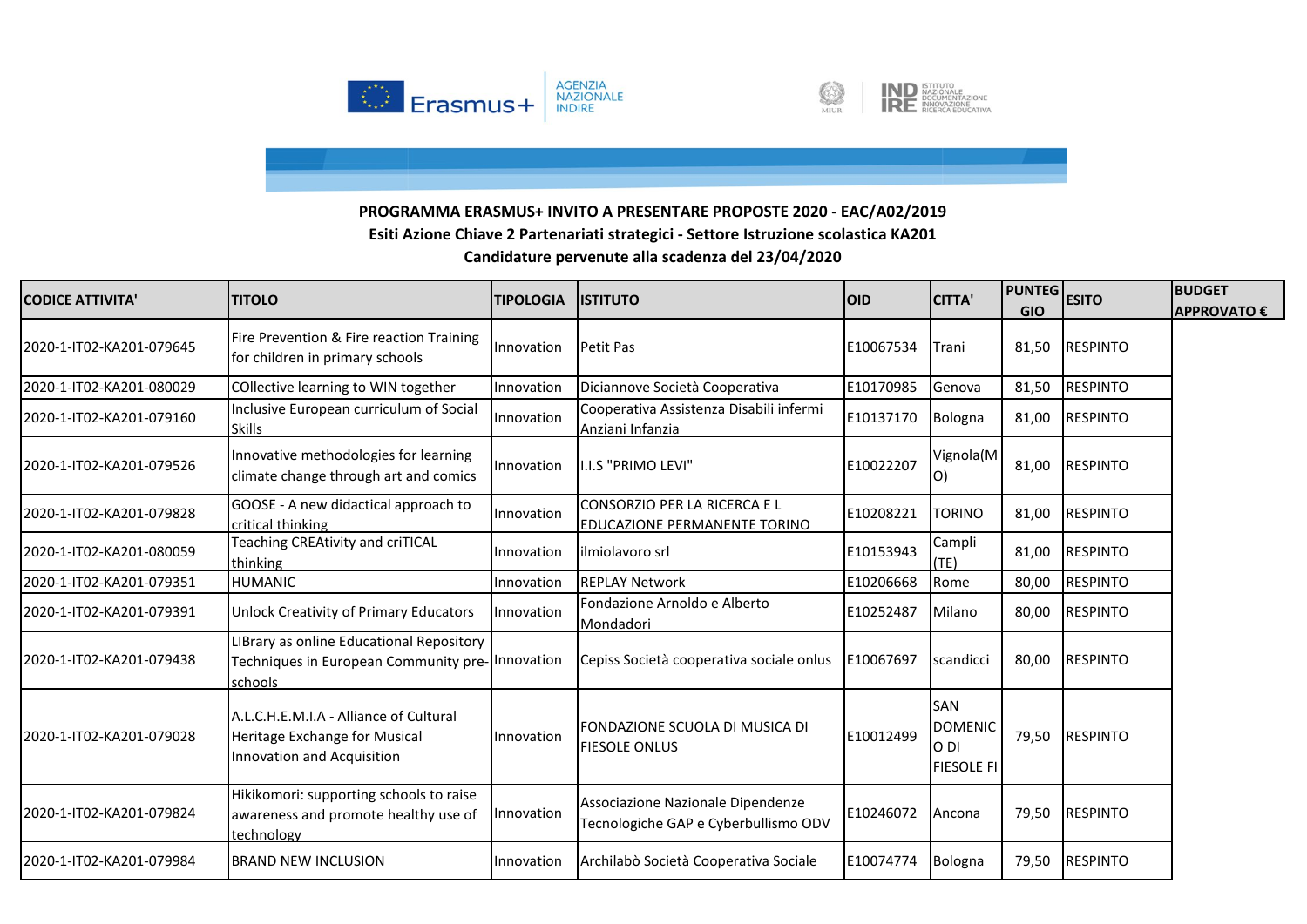



| <b>CODICE ATTIVITA'</b>  | <b>TITOLO</b>                                                                                                                | <b>TIPOLOGIA</b>                 | <b>IISTITUTO</b>                                                        | <b>OID</b> | <b>CITTA'</b>                                     | <b>PUNTEG</b> ESITO<br><b>GIO</b> |                 | <b>BUDGET</b><br><b>APPROVATO €</b> |
|--------------------------|------------------------------------------------------------------------------------------------------------------------------|----------------------------------|-------------------------------------------------------------------------|------------|---------------------------------------------------|-----------------------------------|-----------------|-------------------------------------|
| 2020-1-IT02-KA201-079084 | Working on Emotional Liable Learning<br>and thought MEthod Toolkit                                                           | Innovation                       | UNIVERSITA DEGLI STUDI DI FIRENZE                                       | E10209099  | Florence                                          | 79,00                             | <b>RESPINTO</b> |                                     |
| 2020-1-IT02-KA201-079221 | New Educational Paths: peer teaching<br>and turoring in CLIL and active<br>citizenship                                       | Innovation                       | Fondazione Le Vele                                                      | E10124799  | pavia                                             | 79,00                             | <b>RESPINTO</b> |                                     |
| 2020-1-IT02-KA201-080021 | RAINBOW - Reducing Aggression in<br>students' Behavior with special focus on Innovation<br><b>Bullying and Cyberbullying</b> |                                  | <b>ASSOCIAZIONE TRAVELOGUE</b>                                          | E10162885  | <b>MARSCIA</b><br><b>NO</b>                       | 79,00                             | <b>RESPINTO</b> |                                     |
| 2020-1-IT02-KA201-079328 | A Platform for European students on<br>Sustainable Development                                                               | Innovation                       | <b>Fondazione AEM</b>                                                   | E10249314  | Milano                                            | 78,50                             | <b>RESPINTO</b> |                                     |
| 2020-1-IT02-KA201-079659 | <b>PATHWAYS - Professionals and parents</b><br>to Act Towards a Holistic or Whole<br>Approach in early YearS education       | Innovation                       | <b>FORMA.AZIONE SRL</b>                                                 | E10114755  | <b>PERUGIA</b>                                    | 78,50                             | <b>RESPINTO</b> |                                     |
| 2020-1-IT02-KA201-079997 | Like drops of water                                                                                                          | Exchange of<br>Good<br>Practices | ISTITUTO DI ISTRUZIONE SUPERIORE "L.<br>EINAUDI"                        | E10015611  | <b>SIRACUSA</b>                                   | 78,50                             | <b>RESPINTO</b> |                                     |
| 2020-1-IT02-KA201-080001 | <b>REstorative and Service-learning</b><br>pracTices tO pRomote Education to<br>values                                       | Innovation                       | ProgettoMondo Mlal Onlus                                                | E10122223  | Verona                                            | 78,50                             | <b>RESPINTO</b> |                                     |
| 2020-1-IT02-KA201-079324 | Promoting the engagement of fellow<br>students towards their disabled<br>classmates sUpport - PeerUp                         | Innovation                       | N.E.T. (NETWORKING EDUCATION AND<br>TRAINING) ASSOCIAZIONE CULTURALE    | E10151610  | <b>PONTE</b><br>SAN<br><b>NICOLO</b><br><b>PD</b> | 78,00                             | <b>RESPINTO</b> |                                     |
| 2020-1-IT02-KA201-079338 | COMmon Modules UNique IdenTitY                                                                                               | Innovation                       | <b>FONDAZIONE HALLGARTEN-FRANCHETTI</b><br>ICENTRO STUDI VILLA MONTESCA | E10053914  | <b>CITTA DI</b><br><b>CASTELLO</b>                | 78,00                             | <b>RESPINTO</b> |                                     |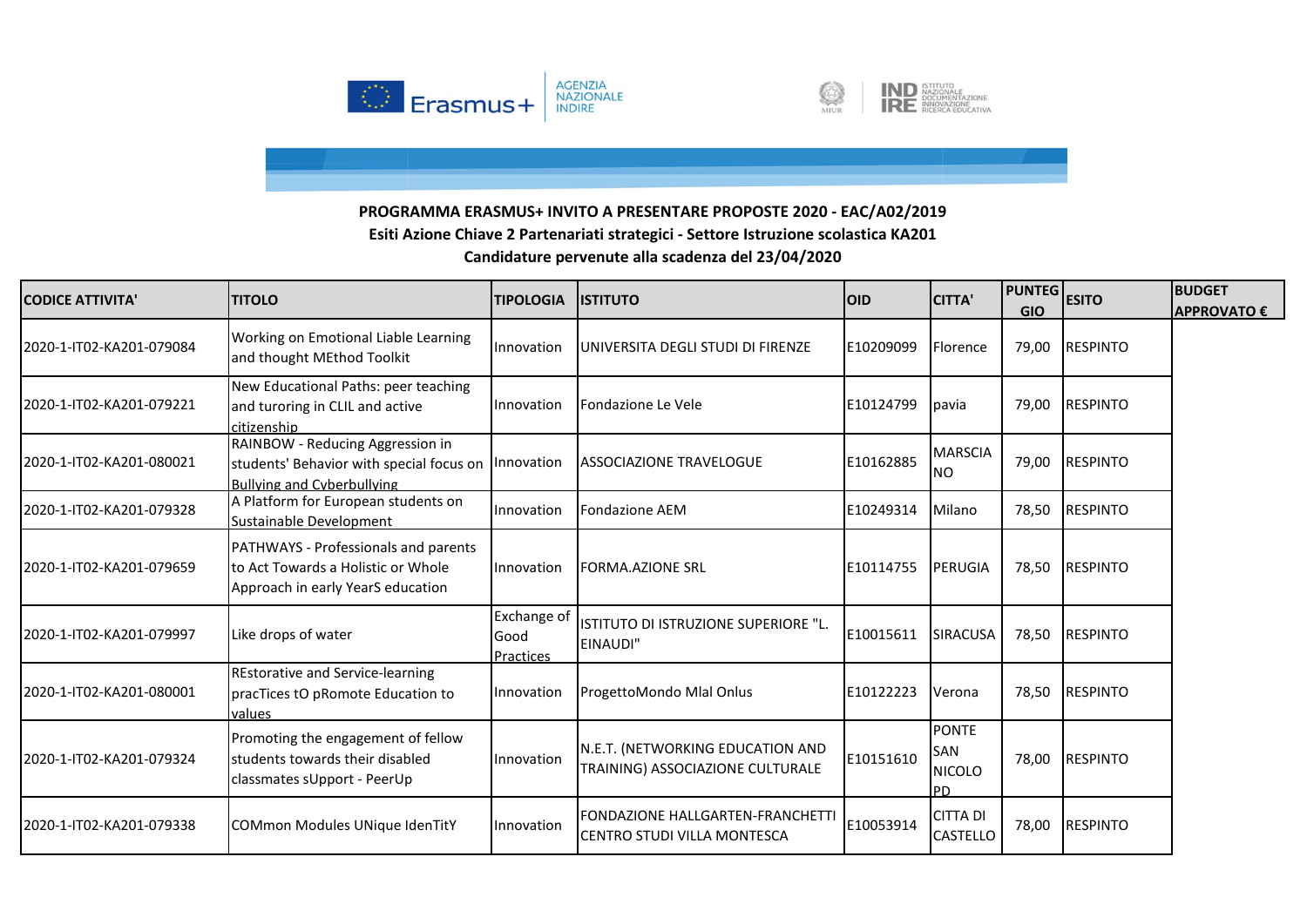



| <b>CODICE ATTIVITA'</b>  | <b>TITOLO</b>                                                                                                 | <b>TIPOLOGIA</b>                 | <b>ISTITUTO</b>                                                    | <b>OID</b> | <b>CITTA'</b>                          | <b>PUNTEG</b> ESITO<br><b>GIO</b> |                 | <b>BUDGET</b><br><b>APPROVATO €</b> |
|--------------------------|---------------------------------------------------------------------------------------------------------------|----------------------------------|--------------------------------------------------------------------|------------|----------------------------------------|-----------------------------------|-----------------|-------------------------------------|
| 2020-1-IT02-KA201-079771 | <b>NEST HEAD - Natural Environment</b><br>SupporTing HEAlthy Development in<br>Children                       | Innovation                       | Fondazione Villa Ghigi                                             | E10178917  | Bologna                                | 78,00                             | <b>RESPINTO</b> |                                     |
| 2020-1-IT02-KA201-079980 | Open Schools in EU                                                                                            | Exchange of<br>Good<br>Practices | <b>PRO LOCO FOGNANO</b>                                            | E10193642  | Montale                                | 78,00                             | <b>RESPINTO</b> |                                     |
| 2020-1-IT02-KA201-079482 | App Your Kindergarten                                                                                         | Innovation                       | SOCIETA' COOPERATIVA SOCIALE<br>ZAFFIRIA                           | E10203283  | <b>RIMINI</b>                          | 77,50                             | <b>RESPINTO</b> |                                     |
| 2020-1-IT02-KA201-079398 | <b>Environmental Education Programme</b>                                                                      | Innovation                       | Istituto Europeo Studi Superiori                                   | E10057244  | Reggio<br>Emilia                       |                                   | 77,00 RESPINTO  |                                     |
| 2020-1-IT02-KA201-079848 | Robotica collaborativa e intelligente per<br>una didattica innovativa nelle STEM                              | Innovation                       | ITIS Enrico Fermi Castrovillari                                    | E10044665  | Castrovilla<br>ri CS                   | 76,50                             | <b>RESPINTO</b> |                                     |
| 2020-1-IT02-KA201-079963 | Innovative methodologies for promoting<br>active participation through the train of Innovation<br>remembrance |                                  | Deina                                                              | E10057777  | Bologna                                | 76,50                             | <b>RESPINTO</b> |                                     |
| 2020-1-IT02-KA201-079486 | The Common Reader                                                                                             | Innovation                       | liceo scientifico N.Copernico                                      | E10107379  | <b>PAVIA</b>                           | 76,50                             | <b>RESPINTO</b> |                                     |
| 2020-1-IT02-KA201-080032 | Developing Innovative Teaching and<br>Assessment methods through Serious<br>Games                             | Innovation                       | CONSIGLIO NAZIONALE DELLE RICERCHE                                 | E10209413  | <b>ROMA</b>                            | 76,50                             | <b>RESPINTO</b> |                                     |
| 2020-1-IT02-KA201-079466 | COURAGE Kids - Courage Outreach,<br>Upbringing and Responsibility in early<br><b>AGE</b>                      | Innovation                       | UNIONE SPORTIVA MARIA AUSILIATRICE<br>ASSOCIAZIONE DILETTANTISTICA | E10055940  | SELVAZZA<br><b>NO</b><br><b>DENTRO</b> | 76,00                             | <b>RESPINTO</b> |                                     |
| 2020-1-IT02-KA201-079772 | A bridge of books in the Mediterranean                                                                        | Innovation                       | UNIVERSITA TELEMATICA PEGASO                                       | E10118256  | <b>NAPOLI</b>                          | 76,00                             | <b>RESPINTO</b> |                                     |
| 2020-1-IT02-KA201-079988 | TELLING EU - European Perspectives in<br><b>School Education</b>                                              | Exchange of<br>Good<br>Practices | Associazione Culturale Cultural Pro                                | E10198898  | Roma                                   | 76,00                             | <b>RESPINTO</b> |                                     |
| 2020-1-IT02-KA201-079774 | <b>IMAGE CHANGES</b>                                                                                          | Innovation                       | CONSIGLIO NAZIONALE DELLE RICERCHE                                 | E10209413  | <b>ROMA</b>                            | 75,50                             | <b>RESPINTO</b> |                                     |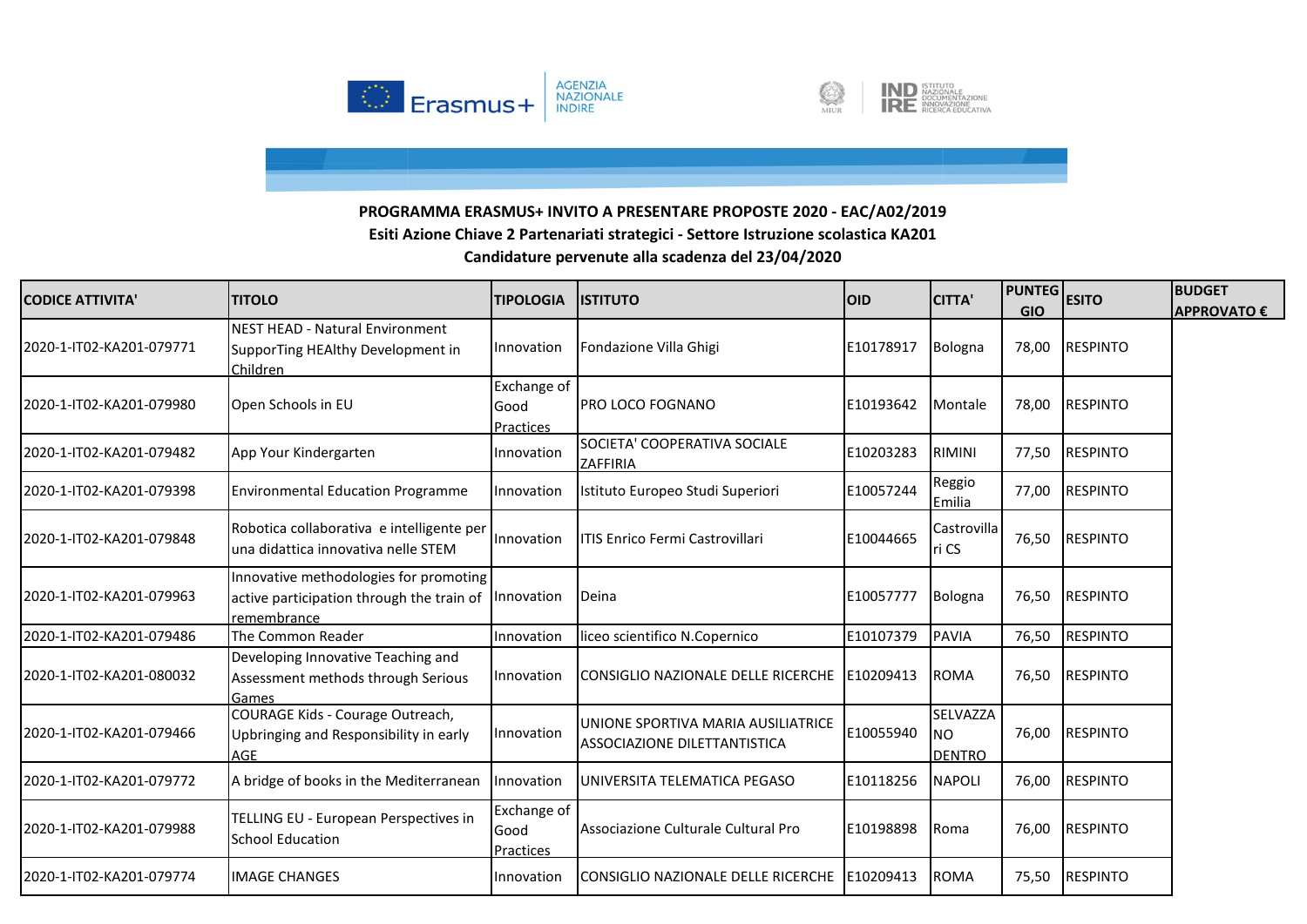



| <b>CODICE ATTIVITA'</b>  | <b>TITOLO</b>                                                                                                                                  | <b>TIPOLOGIA</b>                        | <b>ISTITUTO</b>                                                                     | <b>OID</b> | <b>CITTA'</b>                    | <b>PUNTEG</b><br><b>GIO</b> | <b>ESITO</b>    | <b>BUDGET</b><br><b>APPROVATO €</b> |
|--------------------------|------------------------------------------------------------------------------------------------------------------------------------------------|-----------------------------------------|-------------------------------------------------------------------------------------|------------|----------------------------------|-----------------------------|-----------------|-------------------------------------|
| 2020-1-IT02-KA201-079981 | Together 4 CliMATE - building up<br>intergenerational bridges between<br>schools, families and communities to<br>boost a real factor of change | Innovation                              | <b>IPPOCRATE AS S.r.I.</b>                                                          | E10246565  | Catania                          | 75,00                       | <b>RESPINTO</b> |                                     |
| 2020-1-IT02-KA201-079439 | CAMPS - CLIL for Arts and Music<br>teaching in Primary Schools                                                                                 | Innovation                              | Istituto Comprensivo Pier Cironi                                                    | E10082282  | Prato                            | 74,50                       | <b>RESPINTO</b> |                                     |
| 2020-1-IT02-KA201-080028 | Growing Inclusion For Talented Students Innovation                                                                                             |                                         | FONDAZIONE HALLGARTEN-FRANCHETTI<br>CENTRO STUDI VILLA MONTESCA                     | E10053914  | Città di<br>Castello             | 74,00                       | <b>RESPINTO</b> |                                     |
| 2020-1-IT02-KA201-079138 | <b>Digital Proactive Students</b>                                                                                                              | Exchange of<br>Good<br><b>Practices</b> | Sinergia Società Cooperativa Sociale                                                | E10036454  | Bitonto                          | 73,50                       | <b>RESPINTO</b> |                                     |
| 2020-1-IT02-KA201-079051 | SIAMO FRANCHI! Lingua, Storia e Arte<br>Francese nella Prospettiva della<br>Cittadinanza Europea                                               | Innovation                              | <b>IIS EINSTEIN-NEBBIA</b>                                                          | E10116136  | LORETO                           | 73,50                       | <b>RESPINTO</b> |                                     |
| 2020-1-IT02-KA201-079065 | Multidisciplinary Approach for a safe<br>Learning Environment                                                                                  | Innovation                              | . ORMA SOCIETA SPORTIVA<br>DILETTANTISTICA A RESPONSABILITA<br>LIMITATA             | E10042093  | Milan                            | 73,50                       | <b>RESPINTO</b> |                                     |
| 2020-1-IT02-KA201-079194 | Preserving Cultural Heritage Today                                                                                                             | Exchange of<br>Good<br>Practices        | <b>IPSS Pertini</b>                                                                 | E10162049  | Cagliari                         | 73,50                       | <b>RESPINTO</b> |                                     |
| 2020-1-IT02-KA201-079255 | Together Working for INclusion at<br>School 2.0                                                                                                | Innovation                              | BENIAMINO SOCIETA' COOPERATIVA<br>SOCIALE A RESPONSABILITA' LIMITATA-<br>O.N.L.U.S. | E10114788  | <b>CAMPO</b><br><b>NELL ELBA</b> | 73,50                       | <b>RESPINTO</b> |                                     |
| 2020-1-IT02-KA201-079567 | FostEring cooperatioN between school<br>and family for combatting eaRly schOol<br>Leaving of migrant childrEn                                  | Innovation                              | FONDAZIONE HALLGARTEN-FRANCHETT<br>CENTRO STUDI VILLA MONTESCA                      | E10053914  | <b>CITTA DI</b><br>CASTELLO      | 73,50                       | <b>RESPINTO</b> |                                     |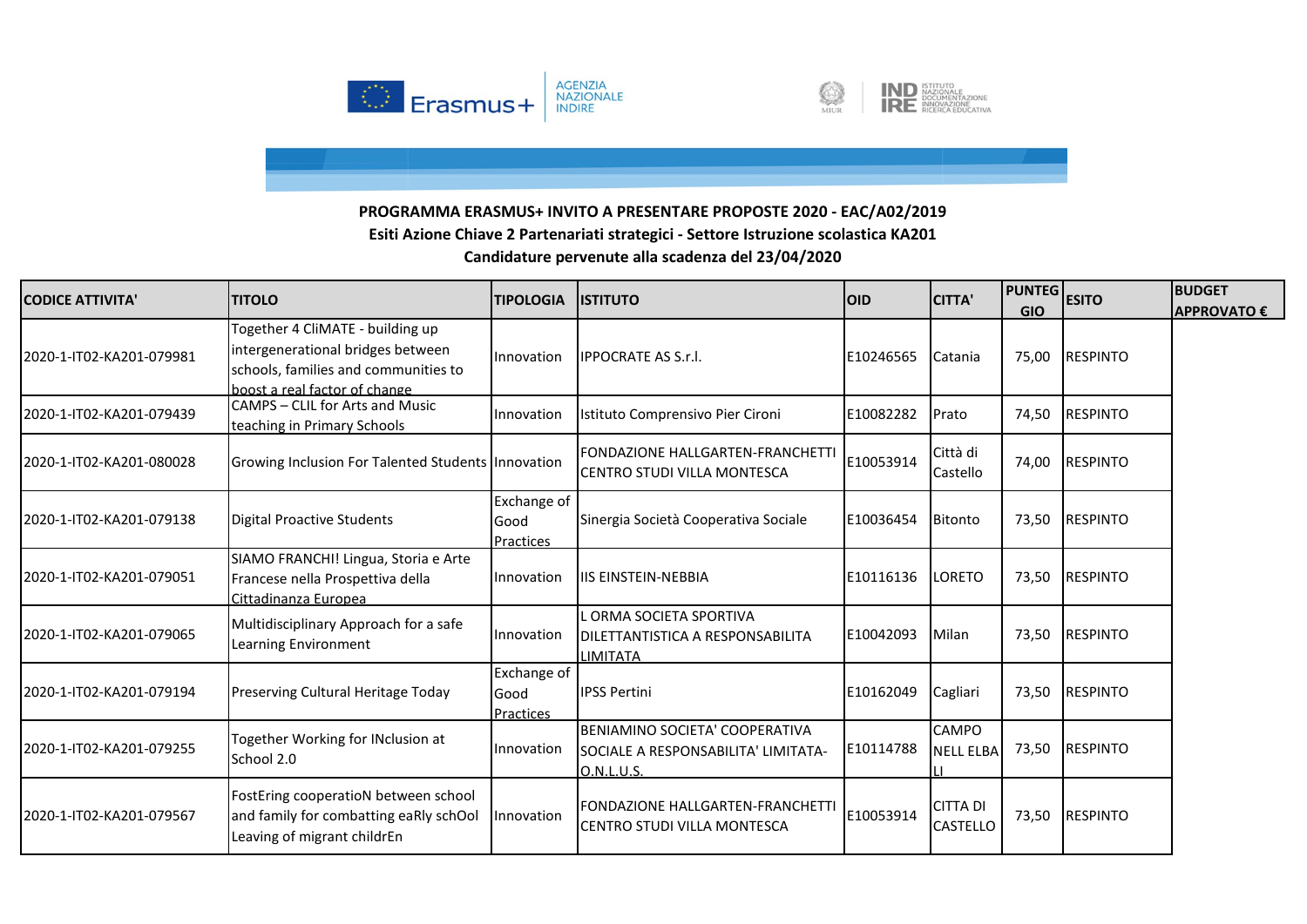



| <b>CODICE ATTIVITA'</b>  | <b>TITOLO</b>                                                                                      | <b>TIPOLOGIA</b> | <b>IISTITUTO</b>                                            | <b>OID</b> | <b>CITTA'</b>                    | <b>PUNTEG</b><br><b>GIO</b> | <b>ESITO</b>    | <b>BUDGET</b><br><b>APPROVATO €</b> |
|--------------------------|----------------------------------------------------------------------------------------------------|------------------|-------------------------------------------------------------|------------|----------------------------------|-----------------------------|-----------------|-------------------------------------|
| 2020-1-IT02-KA201-079308 | PRISM-PRomoting social well-being &<br>communication in the multicultural<br>preschool classroom   | Innovation       | UNIVERSITA DEGLI STUDI DI VERONA                            | E10208602  | <b>VERONA</b>                    | 72,50                       | <b>RESPINTO</b> |                                     |
| 2020-1-IT02-KA201-079299 | GIF - Game of Images to Facilitate a<br>protective school environment and<br>prevent cyberbullying | Innovation       | CONSIGLIO NAZIONALE DELLE RICERCHE   E10209413              |            | <b>ROMA</b>                      | 72,00                       | <b>RESPINTO</b> |                                     |
| 2020-1-IT02-KA201-079502 | Dal corpo al foglio scritto                                                                        | Innovation       | Associazione Nuovi Linguaggi                                | E10089637  | Ancona                           | 72,00                       | <b>RESPINTO</b> |                                     |
| 2020-1-IT02-KA201-079110 | <b>HEalthy-Lifestyles Promotion trhough</b><br><b>alliance</b><br>among schools and territory      | Innovation       | Istituto Comprensivo Capol. D.D.                            | E10053427  | San Nicolal<br>la strada<br>(CE) | 71,50                       | <b>RESPINTO</b> |                                     |
| 2020-1-IT02-KA201-079289 | Boosting Early School leaving<br>intervention through Teacher Training                             | Innovation       | Liceo scientifico "Leonardo da Vinci"                       | E10137058  | Pescara                          | 71,50                       | <b>RESPINTO</b> |                                     |
| 2020-1-IT02-KA201-079821 | Inclusion through new paths of<br>democracy                                                        | Innovation       | ISISS "Pacifici e De Magistris"                             | E10149953  | <b>SEZZE</b>                     | 71,50                       | <b>RESPINTO</b> |                                     |
| 2020-1-IT02-KA201-079424 | La costruzione del carattere attraverso il<br>curriculum scolastico                                | Innovation       | UNIVERSITA DEGLI STUDI DI BARI ALDO<br><b>MORO</b>          | E10208623  | <b>BARI</b>                      | 71,00                       | <b>RESPINTO</b> |                                     |
| 2020-1-IT02-KA201-079911 | Evidence-based for school education                                                                | Innovation       | CONSIGLIO NAZIONALE DELLE RICERCHE                          | E10209413  | <b>ROMA</b>                      | 70,50                       | <b>RESPINTO</b> |                                     |
| 2020-1-IT02-KA201-079152 | RE-PLAY Reflective practices at School                                                             | Innovation       | Libera Università dell'Autobiografia                        | E10111211  | Anghiari                         | 70,00                       | <b>RESPINTO</b> |                                     |
| 2020-1-IT02-KA201-079534 | Sharing Practices ACross Europe for<br>Snoezelen Teaching Activities Resource                      | Innovation       | Direzione Didattica 5° Circolo Don Milani<br>Caserta        | E10234581  | Caserta                          | 70,00                       | <b>RESPINTO</b> |                                     |
| 2020-1-IT02-KA201-079348 | Enhancing the EU cultural Identity<br>through heritage education and<br>Storvtelling.              | Innovation       | <b>PRISM - PROMOZIONE INTERNAZIONALE</b><br>SICILIA - MONDO | E10167050  | <b>ENNA EN</b>                   | 69,50                       | <b>RESPINTO</b> |                                     |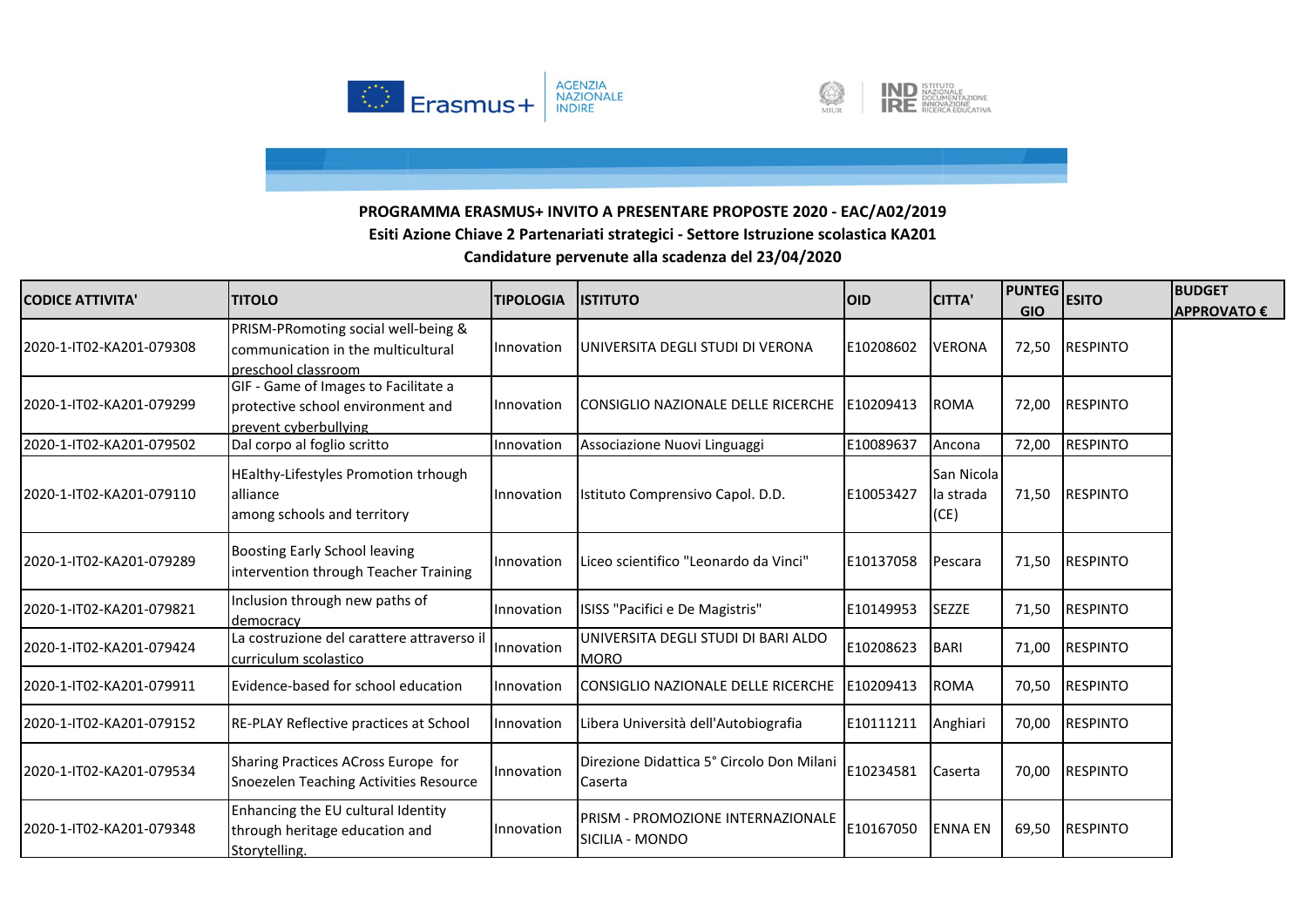



| <b>CODICE ATTIVITA'</b>  | <b>TITOLO</b>                                                                                                  | <b>TIPOLOGIA</b>                        | <b>ISTITUTO</b>                                                     | <b>OID</b> | <b>CITTA'</b>                  | <b>PUNTEG</b> | <b>ESITO</b>    | <b>BUDGET</b>      |
|--------------------------|----------------------------------------------------------------------------------------------------------------|-----------------------------------------|---------------------------------------------------------------------|------------|--------------------------------|---------------|-----------------|--------------------|
|                          |                                                                                                                |                                         |                                                                     |            |                                | <b>GIO</b>    |                 | <b>APPROVATO €</b> |
| 2020-1-IT02-KA201-079322 | <b>WATER IS LIFE</b>                                                                                           | Exchange of<br>Good<br>Practices        | Istituto d'Istruzione Superiore<br>Mandralisca                      | E10187880  | Cefalù                         | 69,00         | <b>RESPINTO</b> |                    |
| 2020-1-IT02-KA201-079737 | FIVE ASSETS TO IMPROVE STE(A)M<br><b>EDUCATION FOR A BETTER STUDENTS</b><br><b>MOTIVATION AND LEARNING</b>     | Innovation                              | ENJOY ITALY DI ALESSANDRO GARIANO                                   | E10099391  | <b>MARCELLI</b><br><b>NARA</b> | 69,00         | <b>RESPINTO</b> |                    |
| 2020-1-IT02-KA201-079224 | Integrated project for eMPoweRing<br>adOlescents' competences about a<br>positiVe and safe usE of social media | Innovation                              | UNIVERSITA CATTOLICA DEL SACRO<br><b>CUORE</b>                      | E10209225  | <b>MILANO</b>                  | 68,50         | <b>RESPINTO</b> |                    |
| 2020-1-IT02-KA201-079682 | 3D Printing and Physical Modeling for<br><b>Enhancing Mathematics Learning</b><br>through the STEAM Approach   | Innovation                              | UNIVERSITA DEGLI STUDI DI CATANIA                                   | E10208915  | <b>CATANIA</b>                 | 68,50         | <b>RESPINTO</b> |                    |
| 2020-1-IT02-KA201-079488 | SEMPER - StEaM in PartnERship                                                                                  | Innovation                              | ASSOCIAZIONE NAZIONALE INSEGNANTI<br>DI SCIENZE NATURALI            | E10080546  | NAPOLI                         | 68,50         | <b>RESPINTO</b> |                    |
| 2020-1-IT02-KA201-079675 | Genesis, Riuse, Urban renewal of<br>European cities                                                            | Innovation                              | Liceo Classico Statale F. Vivona                                    | E10009645  | Roma                           | 68,50         | <b>RESPINTO</b> |                    |
| 2020-1-IT02-KA201-079788 | Music for Cultural Heritage                                                                                    | Exchange of<br>Good<br><b>Practices</b> | <b>Associazione GIUSEPPE VERDI</b>                                  | E10100711  | Mottafoll<br>one               | 68,50         | <b>RESPINTO</b> |                    |
| 2020-1-IT02-KA201-079432 | My job in my village                                                                                           | Exchange of<br>Good<br><b>Practices</b> | <b>EUROPE FOR ALL</b>                                               | E10049367  | <b>MILANO</b>                  | 68,00         | <b>RESPINTO</b> |                    |
| 2020-1-IT02-KA201-080020 | Unconventional teaching methodologies<br>for STEAM subjects                                                    | Innovation                              | C.E.F.A.- Associazione di Famiglie per<br>l'Educazione e la Cultura | E10040124  | <b>ROMA</b>                    | 68,00         | <b>RESPINTO</b> |                    |
| 2020-1-IT02-KA201-079707 | Play, Enjoy And Create for Europe                                                                              | Innovation                              | BIENNALE DELLE ARTI E DELLE SCIENZE<br><b>DEL MEDITERRANEO</b>      | E10126754  | Pellezzan                      | 66,50         | <b>RESPINTO</b> |                    |
| 2020-1-IT02-KA201-080088 | tHrough yoUr EyeS                                                                                              | Innovation                              | ISTITUTO SUPERIORE DI SANITA                                        | E10209409  | <b>ROMA</b>                    | 66,50         | <b>RESPINTO</b> |                    |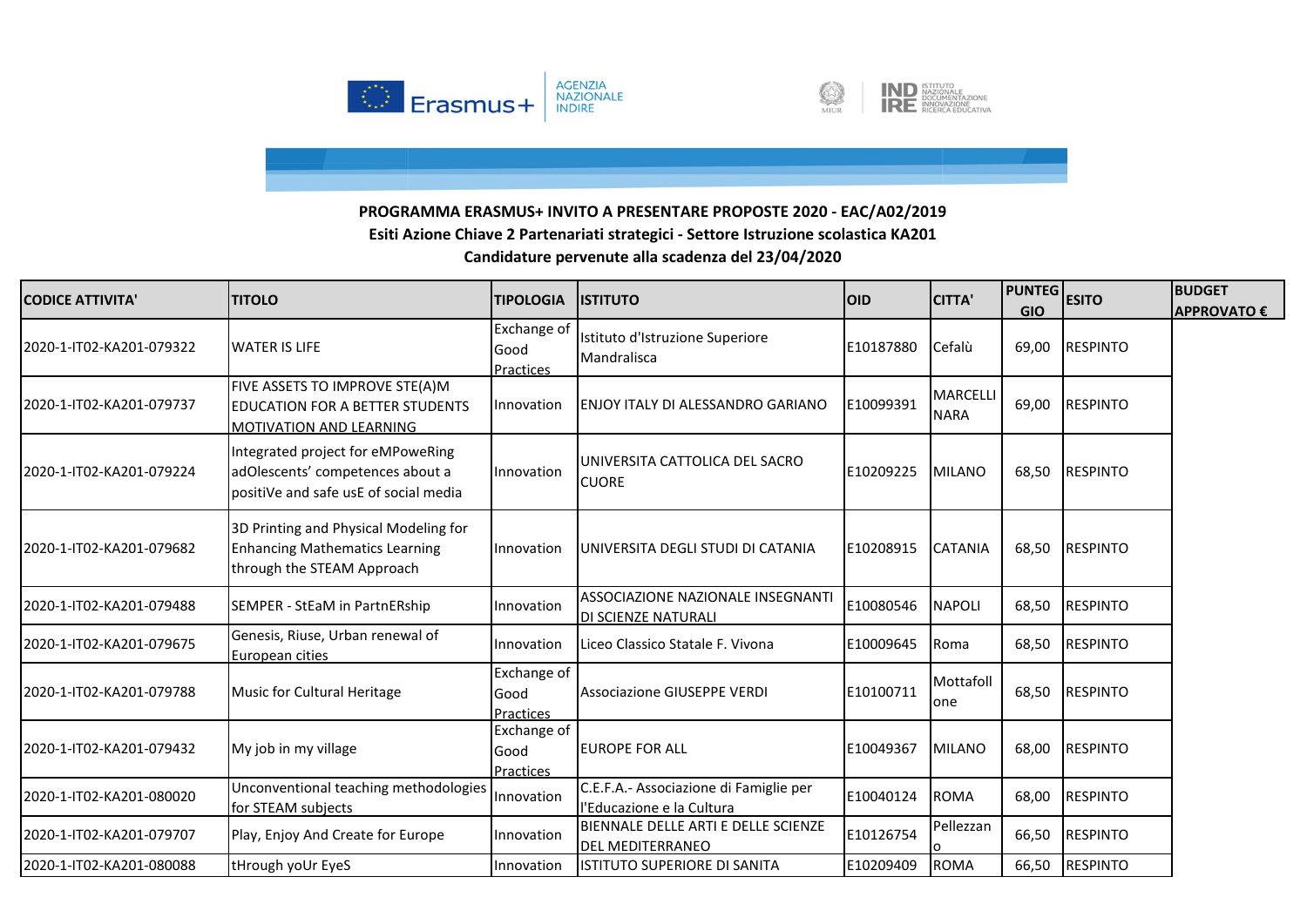



| <b>CODICE ATTIVITA'</b>  | <b>TITOLO</b>                                                                                 | <b>TIPOLOGIA</b>                        | <b>IISTITUTO</b>                                                                                 | <b>OID</b> | <b>CITTA'</b>         | <b>PUNTEG</b> ESITO<br><b>GIO</b> |                 | <b>BUDGET</b><br><b>APPROVATO €</b> |
|--------------------------|-----------------------------------------------------------------------------------------------|-----------------------------------------|--------------------------------------------------------------------------------------------------|------------|-----------------------|-----------------------------------|-----------------|-------------------------------------|
| 2020-1-IT02-KA201-079575 | Le parole e le ali. Storie per conoscersi.                                                    | <b>Exchange of</b><br>Good<br>Practices | Liceo Classico "L.Ariosto"                                                                       | E10066277  | Ferrara               | 65,50                             | <b>RESPINTO</b> |                                     |
| 2020-1-IT02-KA201-079840 | PEACEGAMES HUB - Transnational Game-<br>Based Learning Platform for Inspired<br>Peace Players | Innovation                              | IISTITUTO INTERNAZIONALE DI DIRITTO<br><b>UMANITARIO</b>                                         | E10040066  | SANREMO               | 65,00                             | <b>RESPINTO</b> |                                     |
| 2020-1-IT02-KA201-079094 | The melting pot                                                                               | Exchange of<br>Good<br>Practices        | Istituto Comprensivo "Curtatone e<br>Montanara"                                                  | E10242690  | Pontedera<br>(Pisa)   | 65,00                             | <b>RESPINTO</b> |                                     |
| 2020-1-IT02-KA201-079727 | SHARE4.0 - ScHool-reseArch-industRy<br>alliancE for 4.0                                       | Innovation                              | Istituto istruzione superiore Luigi di<br>Savoia                                                 | E10112617  | Rieti                 | 65,00                             | <b>RESPINTO</b> |                                     |
| 2020-1-IT02-KA201-079085 | Hurry up!                                                                                     | Exchange of<br>Good<br><b>Practices</b> | <b>CO-LABORY</b>                                                                                 | E10174487  | Trani                 | 64,50                             | <b>RESPINTO</b> |                                     |
| 2020-1-IT02-KA201-079847 | Kids in wonderland: una proposta<br>innovativa per la Scuola dell'Infanzia                    | Innovation                              | I.C. "Giovanni Paolo II"                                                                         | E10192054  | Gravina di<br>Catania |                                   | 64,50 RESPINTO  |                                     |
| 2020-1-IT02-KA201-080022 | TEaMS-teachers' engagement and<br>methods simulation in STE(A)M                               | Exchange of<br>Good<br><b>Practices</b> | Associazione Verona FabLab                                                                       | E10249864  | Grezzana              | 64,50                             | <b>RESPINTO</b> |                                     |
| 2020-1-IT02-KA201-079056 | Digital GAmes and leaRning for<br>chilDrEn's wellNess                                         | Innovation                              | Centro per la formazione permanente e<br>l'aggiornamento del personale del<br>servizio sanitario | E10238395  | Caltanisse<br>tta     | 64,00                             | <b>RESPINTO</b> |                                     |
| 2020-1-IT02-KA201-079970 | At full throttle with languages: teachers<br>discover pupil's plurilingualism                 | Innovation                              | ACCADEMIA EUROPEA DI BOLZANO                                                                     | E10209039  | <b>BOLZANO</b>        | 64,00                             | <b>RESPINTO</b> |                                     |
| 2020-1-IT02-KA201-079550 | Helping Europe to Aid Rural Teachers                                                          | Innovation                              | JUMP - Gioventù in riSalto                                                                       | E10040387  | Soverato<br>(CZ)      | 63,00                             | <b>RESPINTO</b> |                                     |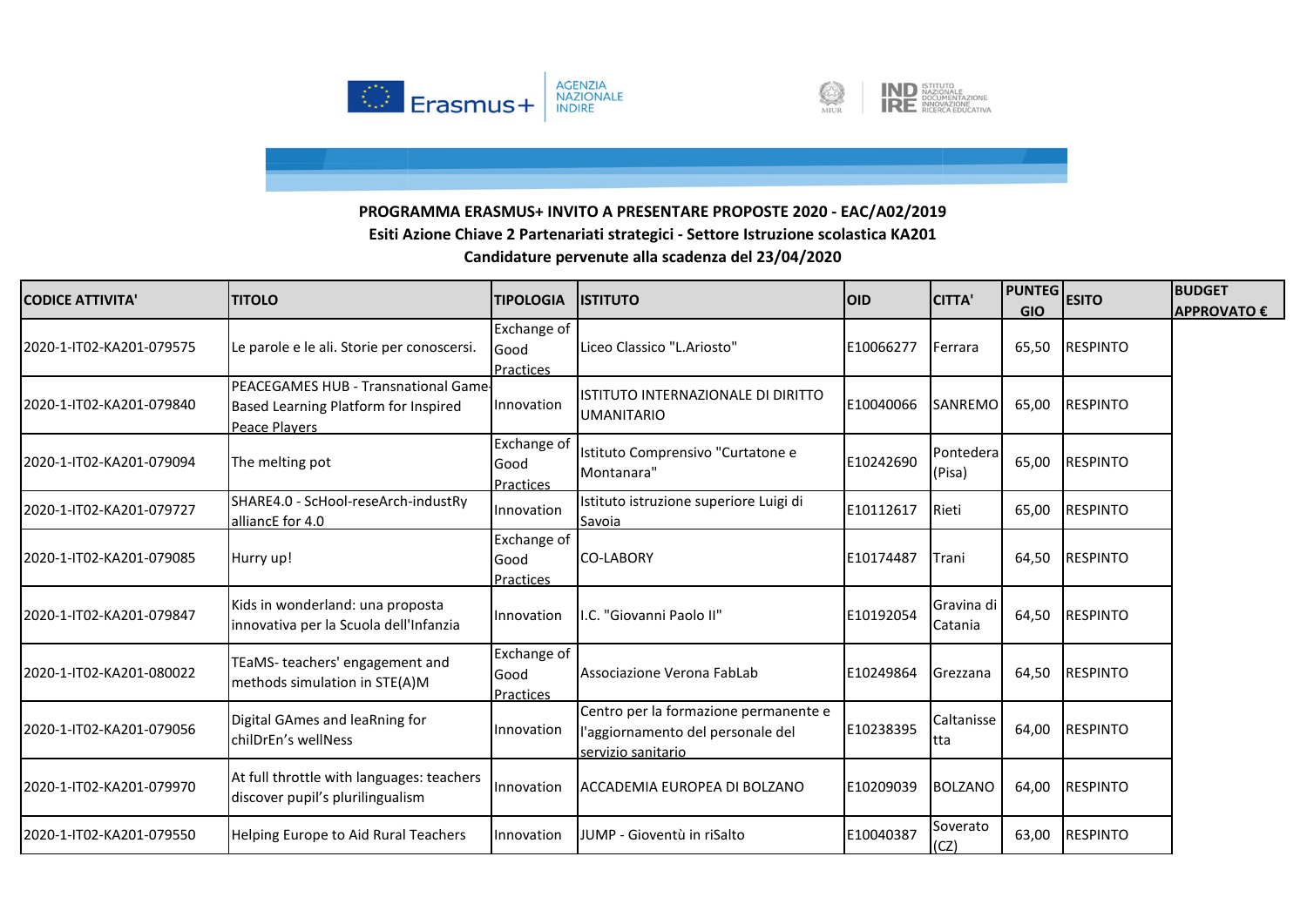



| <b>CODICE ATTIVITA'</b>  | <b>TITOLO</b>                                                                               | <b>TIPOLOGIA</b> | <b>ISTITUTO</b>                                                                       | <b>OID</b> | <b>CITTA'</b>                  | <b>PUNTEG</b><br><b>GIO</b> | <b>ESITO</b>    | <b>BUDGET</b><br><b>APPROVATO €</b> |
|--------------------------|---------------------------------------------------------------------------------------------|------------------|---------------------------------------------------------------------------------------|------------|--------------------------------|-----------------------------|-----------------|-------------------------------------|
| 2020-1-IT02-KA201-079189 | i-GOALS: Innovation in Guidance-<br>Oriented Activities for 1st Level<br>Secondary Schools. | Innovation       | Giovanni Paolo II Società Cooperativa<br>Sociale                                      | E10247325  | Lucca                          | 61,00                       | <b>RESPINTO</b> |                                     |
| 2020-1-IT02-KA201-079425 | Teach and Report Invasive Alien Species                                                     | Innovation       | UNIVERSITA DEGLI STUDI DI ROMA LA<br>SAPIENZA                                         | E10209458  | <b>ROMA</b>                    | 61,00                       | <b>RESPINTO</b> |                                     |
| 2020-1-IT02-KA201-079987 | GOOD FOOD - Educating youngsters to<br>become responsible food<br>consumers                 | Innovation       | Fondazione Water Right and Energy<br><b>Foundation Onlus</b>                          | E10066670  | Firenze                        | 61,00                       | <b>RESPINTO</b> |                                     |
| 2020-1-IT02-KA201-080038 | Gifted and Talented Education                                                               | Innovation       | <b>ENJOY ITALY DI ALESSANDRO GARIANO</b>                                              | E10099391  | MARCELLI<br><b>NARA</b>        | 61,00                       | <b>RESPINTO</b> |                                     |
| 2020-1-IT02-KA201-080090 | digital GRowing minDset For active<br>LearnErs                                              | Innovation       | LP International Srl                                                                  | E10090898  | Campagn<br>ano di<br>Roma      | 61,00                       | <b>RESPINTO</b> |                                     |
| 2020-1-IT02-KA201-079070 | <b>Brain Train to Business</b>                                                              | Innovation       | liceo scientifico "A. Guarasci"                                                       | E10056721  | Soverato                       | 60,00                       | <b>RESPINTO</b> |                                     |
| 2020-1-IT02-KA201-079638 | L'acqua e il fuoco                                                                          | Innovation       | Istituto Comprensivo "Muzzone"                                                        | E10075322  | Racconigi                      | 60,00                       | <b>RESPINTO</b> |                                     |
| 2020-1-IT02-KA201-079982 | <b>Education Strategies for Environmental</b><br>Literacy                                   | Innovation       | UNIVERSITA' DEGLI STUDI DI MILANO-<br><b>BICOCCA</b>                                  | E10209246  | <b>MILANO</b>                  | 59,50                       | <b>RESPINTO</b> |                                     |
| 2020-1-IT02-KA201-079667 | Let's educate with Mozart                                                                   | Innovation       | STUDIO BERNADETTE - PROGETTO ARETE<br>DI PAOLO USAI E MARTINO PATERLINI<br>S.T.P. SNC | E10244726  | <b>REGGIO</b><br><b>EMILIA</b> | 56,50                       | <b>RESPINTO</b> |                                     |
| 2020-1-IT02-KA201-079524 | ARgo to the Top by  STEAM                                                                   | Innovation       | Istituto comprensivo di Paliano                                                       | E10011960  | Paliano                        | 55,50                       | <b>RESPINTO</b> |                                     |
| 2020-1-IT02-KA201-079392 | STAGE - School and Theatre Aiming to a<br><b>Global Education</b>                           | Innovation       | C.T.F.R. SRL                                                                          | E10253393  | Milano                         | 55,00                       | <b>RESPINTO</b> |                                     |
| 2020-1-IT02-KA201-079760 | <b>Space Venture</b>                                                                        | Innovation       | IIS Astolfo Lunardi                                                                   | E10037668  | <b>Brescia</b>                 | 52,00                       | <b>RESPINTO</b> |                                     |